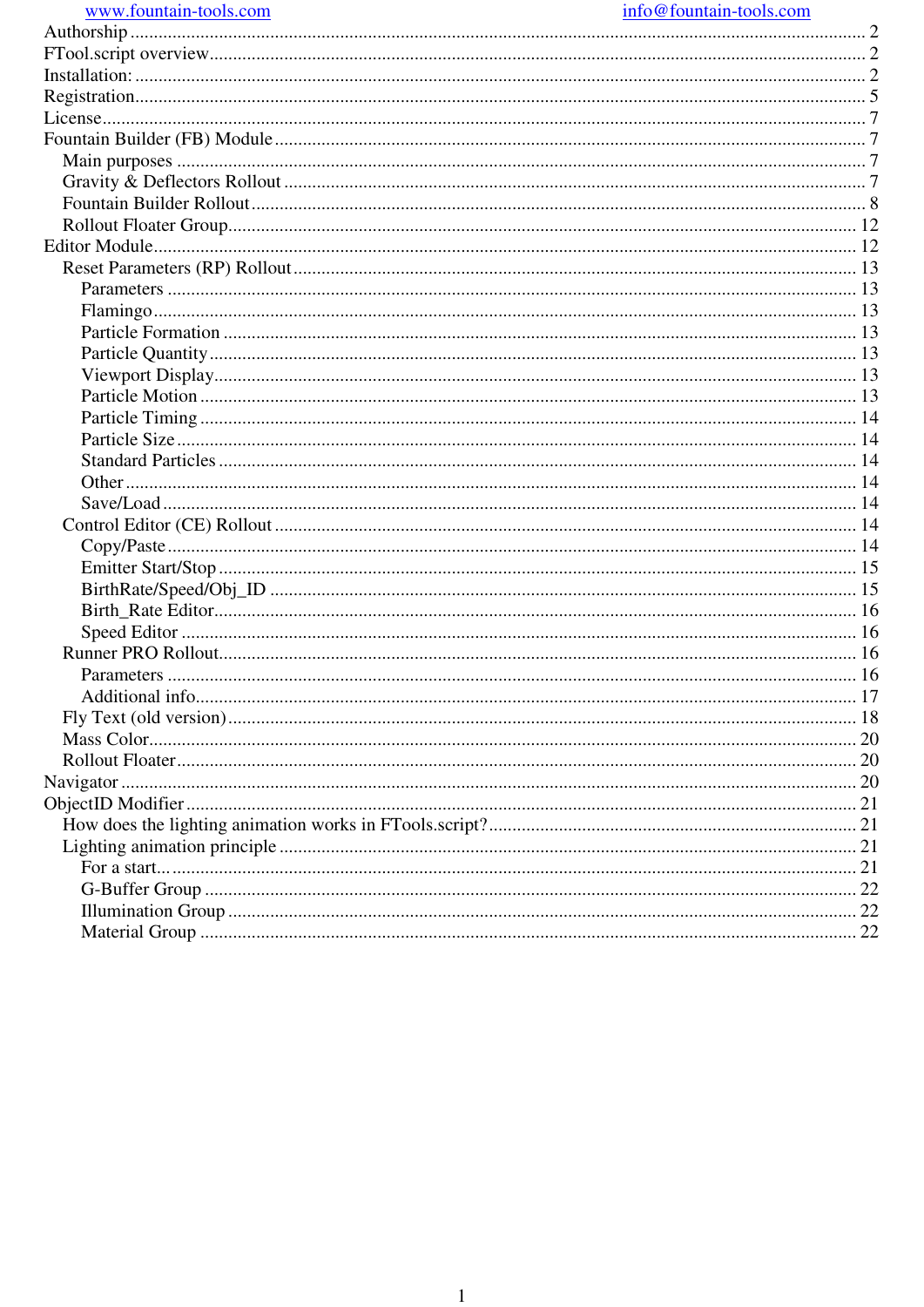#### **Authorship**

- 
- Author Druzhinin Ivan Alekseyevich Location Krasnodar, Russia Personal page [www.dia-doca.ru](http://www.dia-doca.ru/) E-mail [dia.doca@gmail.com](mailto:dia.doca@gmail.com)



# **FTool.script overview**

**FTools.script** is a complex of scripts that can be used by 3D designers to facilitate animation and 3D imaging of fountains.

FTools.script is intended for reducing the routine while providing more space and time for a creative work.

Integrated algorithms can be used to parametrically generate water scenes, to create animation for them, to control valves and regulators of virtual nozzles, to animate lighting and for many other useful features.

Follow this link to view some work samples made with FTools.scripts:

<http://www.fountain-tools.com/gallery>

This utility can be used to animate music (musically synchronized), dynamic (unsynchronized) and static (all jets are always on) fountains.

 Besides, it is often used to create fast and easy rendering (just not animated image) thanks to the module for parametric generation of water scenes.

# **Installation:**

First, you need to download a demo version of the utility from the page:

<http://www.fountain-tools.com/service/service-ftools-script-utility>

You should be logged in as administrator in order to properly install, start and use the scripts. Moreover, **3DS Max must be started under the administrator account.**

There are two ways to install the tools: automatically or manually.

#### **Automatic installation.**

1. Download FTools.script on your PC by using the link above. F-Tools.script[DEMO](0)

| Открыть ссылку в новой вкладке           |
|------------------------------------------|
| Открыть ссылку в новом окне              |
| Открыть ссылку в окне в режиме инкогнито |
| Сохранить ссылку как                     |
| Копировать адрес ссылки                  |

2. I've made a .zip package with setup file to avoid problems when downloading. Unzip the contents to any folder of your choice. There will be a .mzp file inside – that is the installer for FTools.script.

| 2012-02-25-FTools-DEMO.zip                                                                           | 26.04.2013.0:28          | Carazag 7IP-nanka | 260 K     |
|------------------------------------------------------------------------------------------------------|--------------------------|-------------------|-----------|
|                                                                                                      | Открыть                  |                   |           |
|                                                                                                      | Открыть в новом окне     |                   |           |
|                                                                                                      | Извлечь все              |                   |           |
| 3. Make sure you have full rights to write down to the <3dsmax_root>\scripts folder.<br>renderAssets |                          |                   |           |
|                                                                                                      |                          | Разрешить         | Запретить |
| <b>RenderElements</b>                                                                                | Полный доступ            |                   |           |
| renderpresets                                                                                        | Изменение                |                   |           |
| sceneassets                                                                                          | Чтение и выполнение      |                   | ።         |
| <b>Scripts</b>                                                                                       | Список содержимого папки |                   |           |
| stdplugs                                                                                             | Чтение                   |                   |           |
|                                                                                                      | Запись                   |                   | ٠         |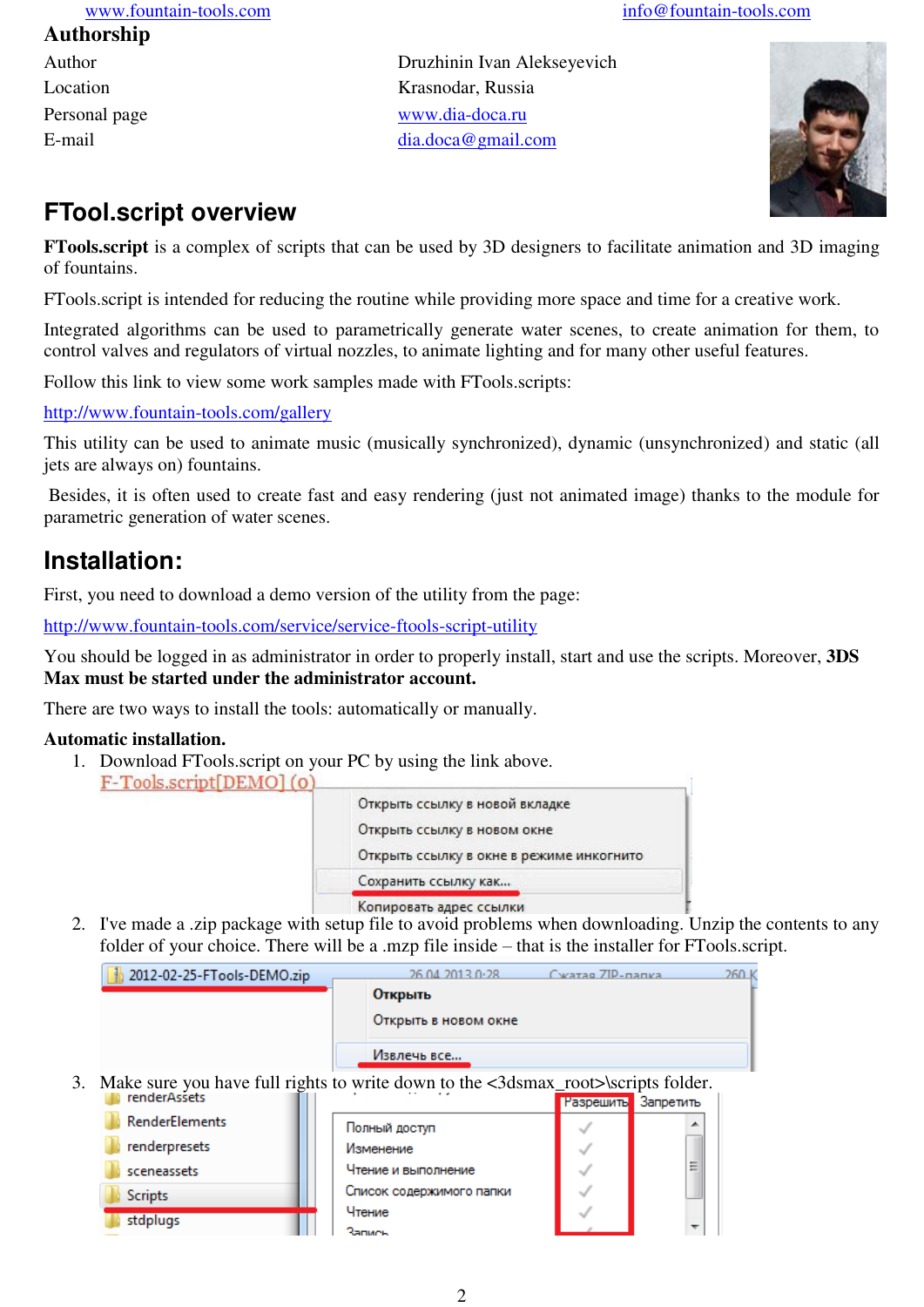4. Start 3DS MAX under the administrator account (otherwise, you may get error message).



5. Choose MAX Script -> Run Script... in the program's main menu bar to continue with the installation of mpz script file.

| $\cdots$                 |           |                  |
|--------------------------|-----------|------------------|
| <b>Lighting Analysis</b> | Customize | <b>MAXScript</b> |
| New Script               |           |                  |
| Open Script              |           |                  |
| Run Script               |           |                  |
|                          |           |                  |

6. A new dialog screen will open. Specify the location and open your .mzp file (select the file and then click Open).

| <b>Choose Editor File</b> |                                            |                          |                |
|---------------------------|--------------------------------------------|--------------------------|----------------|
| Папка:                    |                                            |                          | ←白び囲▼          |
| Имя                       | ×                                          | N <sup>o</sup>           | Название       |
|                           | 2012-02-25-FTools-DEMO.mzp                 |                          |                |
|                           |                                            |                          |                |
|                           |                                            |                          |                |
|                           |                                            |                          |                |
|                           | ш                                          |                          |                |
| Имя файла:                | 2012-02-25-FTools-DEMO.mzp                 |                          | <b>Открыть</b> |
| Тип файлов:               | Script files (".ms,".mse,".mcr,".mzp,".ds) | $\overline{\phantom{a}}$ | Отмена         |
|                           | Только утение                              |                          |                |

7. If the installation is successful, you will see the "license key absent" message. Don't worry, you are only prompted to register your copy of the program and receive a key.



8. For registration procedure and FTools.script keys, please, refer to the relevant section on the site.

#### **Manual installation.**

You may want to do things manually, if something goes wrong during the automatic setup process. User privileges, specific 3DS MAX version (e.g. localized copy or other incompatibility issues), including solar flares or magnetic storms, may be the case.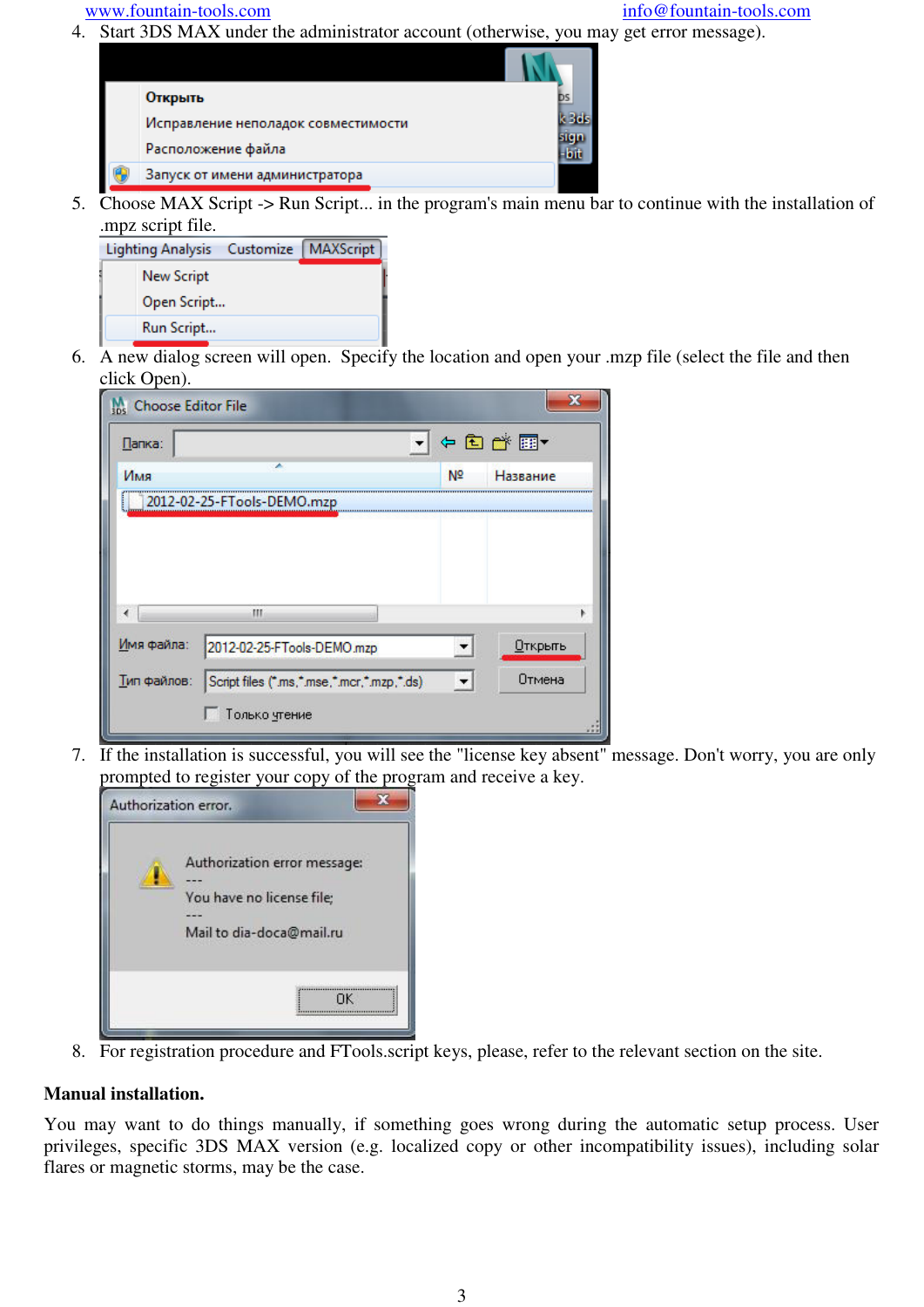1. Download FTools.script from the link above. F-Tools.script[DEMO](0)

| Открыть ссылку в новой вкладке           |  |
|------------------------------------------|--|
| Открыть ссылку в новом окне              |  |
| Открыть ссылку в окне в режиме инкогнито |  |
| Сохранить ссылку как                     |  |
| Копировать адрес ссылки                  |  |

2. It is supplied in a .zip package with the setup file to avoid problems when downloading. Unzip the contents to any folder of your choice.

| 2012-02-25-FTools-DEMO.zip | Сжатая 710-папка.<br>26.04.2013.0-28 | 260.                             |  |
|----------------------------|--------------------------------------|----------------------------------|--|
|                            | Открыть                              |                                  |  |
|                            | Открыть в новом окне                 |                                  |  |
|                            | Извлечь все                          |                                  |  |
|                            |                                      | $12012.02.25.57$ code. DEMO sink |  |

- 3. Change the unpacked .mpz file to .zip extension and repeat extraction. 2012-02-25-FTools-DEMO.zip
- 4. In the result you will get the F-Tools.script folder.

| F-Tools.script         |  |
|------------------------|--|
| $\blacksquare$ mzp.run |  |

5. Move the **FTools2012\_Startup.ms** to the **<3dsmax\_root>/Scripts/Startup** directory.

| 1 IB                     |
|--------------------------|
| 117G                     |
| <b>NOPTIONS</b>          |
| III PIC                  |
| <b>IN PRESETS</b>        |
| ftools.ini               |
| we F-Tools.Start.mse     |
| Ms FTools2012_Startup.ms |

MS restart.ms

- 6. Now, move the **F-Tools.script** folder to **<3dsmax\_root>/Scripts**
- 7. Run 3DS MAX as Administrator.

| Открыть                             |  |
|-------------------------------------|--|
| Исправление неполадок совместимости |  |
| Расположение файла                  |  |
| Запуск от имени администратора      |  |

8. If the installation is successful, you will see the "license key absent" message.



9. Register FTools.script. to receive your key. Please, refer to the Registration section.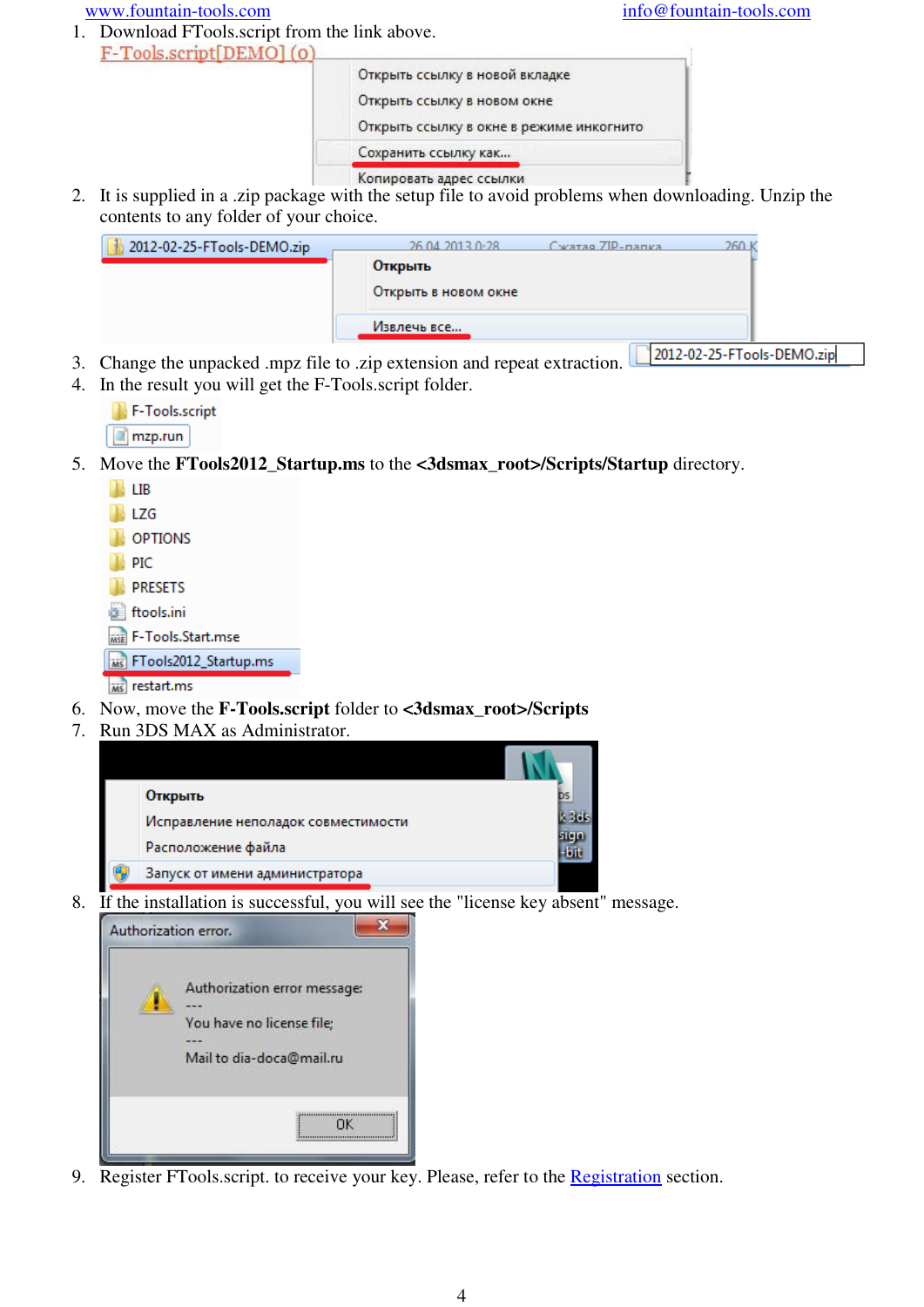# **Registration**

After you have downloaded and setup the program, you will need to obtain a key by registering your copy of FTools.script.

**Key** is an encoded file which contains the data about your computer, start and end dates of your key.

Each key is unique and will work only on the specifically assigned computer (i.e. where the key was registered).

Windows or 3DS MAX versions do not matter. So don't worry, if you need to re-install them later. Moreover, it also means that you can use the same key on the separate computer but on several operation systems or 3DS MAX applications at once.

Warning! PC system date must be correct or there may be problems with the key registration procedure.

- 1. Run 3DS MAX, if you have not done it already.
- 2. If everything is right, you should see F**-Tools.script** in the main menu bar. Select **Get License Key** from this menu.



3. You will be redirected to the registration page (the Internet connection must be on).

|                                                                                                       | Company name:             | Language English       |  |
|-------------------------------------------------------------------------------------------------------|---------------------------|------------------------|--|
|                                                                                                       | Company WEB<br>Your name: |                        |  |
|                                                                                                       | + mail                    |                        |  |
|                                                                                                       | Country.<br>Cov           |                        |  |
|                                                                                                       |                           | Accept to receive news |  |
|                                                                                                       |                           | Get.ke                 |  |
|                                                                                                       |                           |                        |  |
| All fields are mandatory. Correctly specify your e-mail address on it, you will receive an email with |                           |                        |  |

- 4. Fill the fields in with the information required. **Make sure to enter an existing e-mail address** it will be used for the generated key.
- 5. Click **Get Key**, when ready.
- 6. If the registration is successful, you will receive the message with the attached key.
- **7. Save the key on your computer.**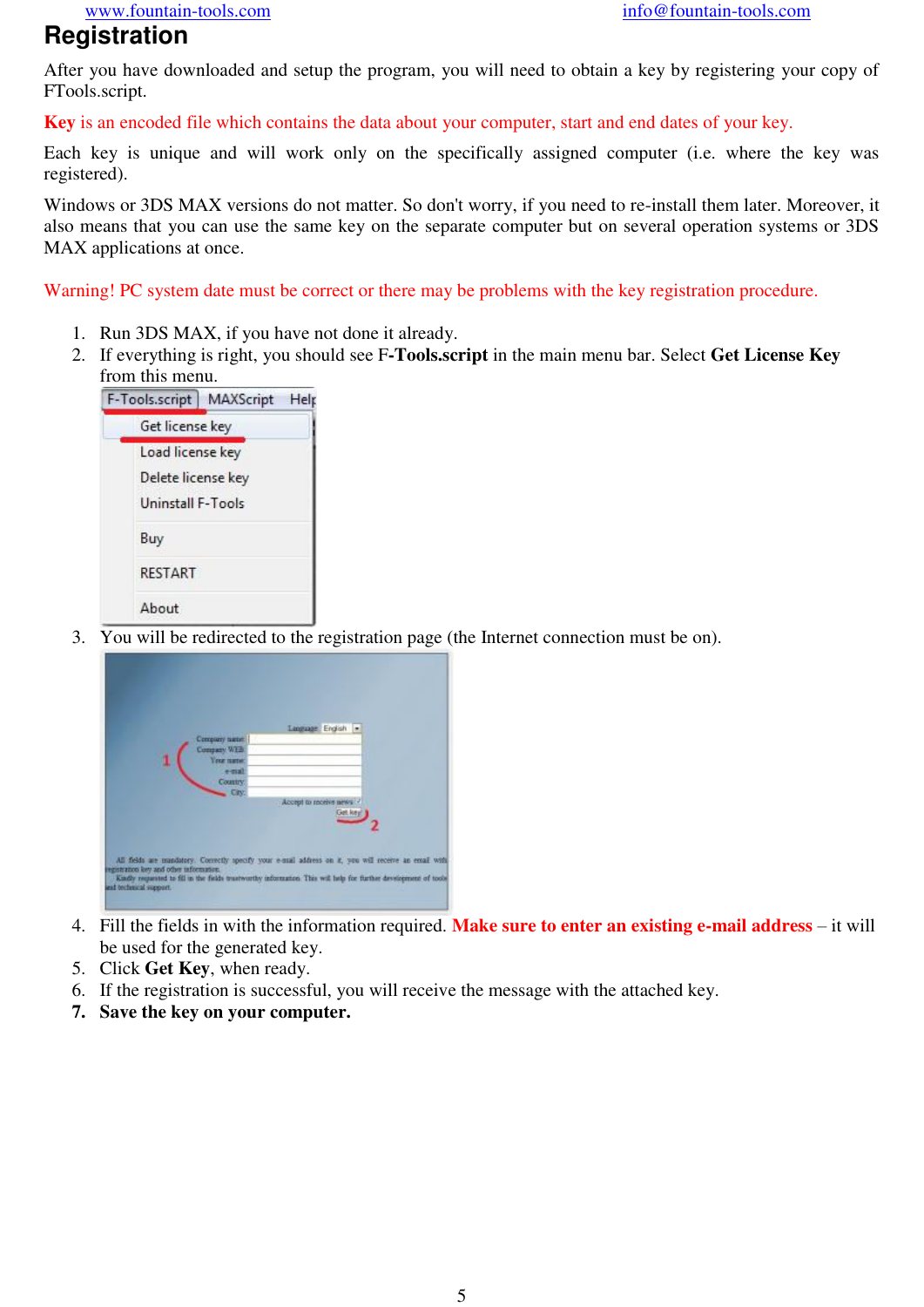8. Now, go to **F-Tools.script** and **Load License Key** in the 3DS MAX main menu bar to download the received key into the program.



9. A new dialog will open, prompting you to specify the location (it is the place, where you stored the key received by e-mail). Choose the path and click Open.

| M <sub>3DS</sub> Open your license file please<br>History: C:\Users\DIA-Doca\Downloads |                 | $\blacktriangledown$ |
|----------------------------------------------------------------------------------------|-----------------|----------------------|
| Папка:<br>Загрузки                                                                     | $-CD$ $+$ $-$   |                      |
| Имя                                                                                    | Дата изменения  | Tı                   |
| 2012-02-25-15-56-56-ftools-license.lic                                                 | 26.02.2012 1:03 | Ф                    |
| Ш                                                                                      |                 | ĸ                    |
| Имя файла:<br>2012-02-25-15-56-56-ftools-license.lic                                   | Открыть         |                      |
| Тип файлов:<br>License file (*.lic)                                                    | Отмена          |                      |

10. If the registration is successful, and the key is accepted by the program, you will see this in **F-Tools.script** menu contents, saying that you are now using the registered and working version.

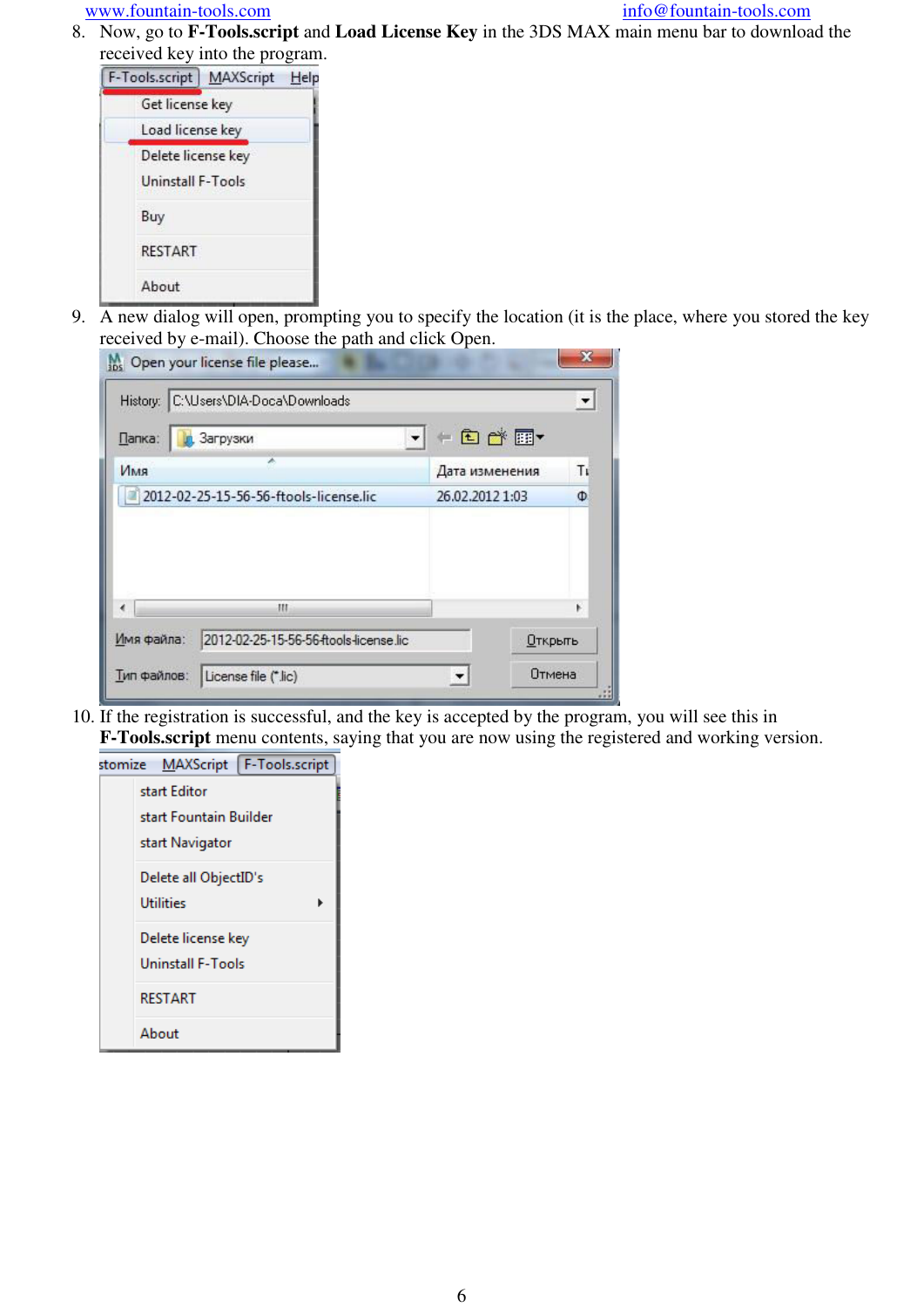11. Select **About** in the **F-Tools.script** menu to know the term of validity for your key.



# **License**

Commercial license is valid **for one year** and only for one computer.

The demo version is limited by 8 days.

If you have several copies of 3DS MAX or Windows installed on the computer, the same key will be OK for all of them.

PC system date must be correct or there may be problems with the key registration procedure.

## **Fountain Builder (FB) Module**

This module is used for parametric generation of water shapes.

## *Main purposes*

- Deflectors
- Gravity
- Water scene rendering based on parameters
- Automated reference to Gravity and Deflectors
- Put to Layer and Named Selection functions

Working principle is simple.

For a start you should create gravity and deflector (they are necessary to simulate jets deflecting from the water surface, thus, creating splashes). You can do by your own or in the FB module.

Then, you need to pick a water shape available in the list, indicate parameters (number of streams, shape size, etc.) and click **Build** to build an outline.

## *Gravity & Deflectors Rollout*

Use this section to create gravity and deflector. Program will apply the FTools.script. recommended settings.

- **Add New** creates a new Gravity/Deflector (with optimized settings) by default)
- **Duplicate** clones a Gravity/Deflector selected in the correspondent group list.
- **Del** deletes a Gravity/Deflector selected in the correspondent group list.
- **Update** updates the group list (required, if Gravity/Deflectors were manually added or deleted in a scene)

|             | <b>Gravity &amp; Deflectors</b> |     |        |
|-------------|---------------------------------|-----|--------|
| Gravity:    |                                 |     |        |
| Gravity01   |                                 |     |        |
|             |                                 |     |        |
|             |                                 |     |        |
|             |                                 |     |        |
|             | Add New   Duplicate             | Del | Update |
| Deflectors: |                                 |     |        |
|             |                                 |     |        |
|             |                                 |     |        |
| Deflector01 |                                 |     |        |
|             |                                 |     |        |
|             |                                 |     |        |
|             |                                 |     |        |
|             | Add New   Duplicate             | Del | Update |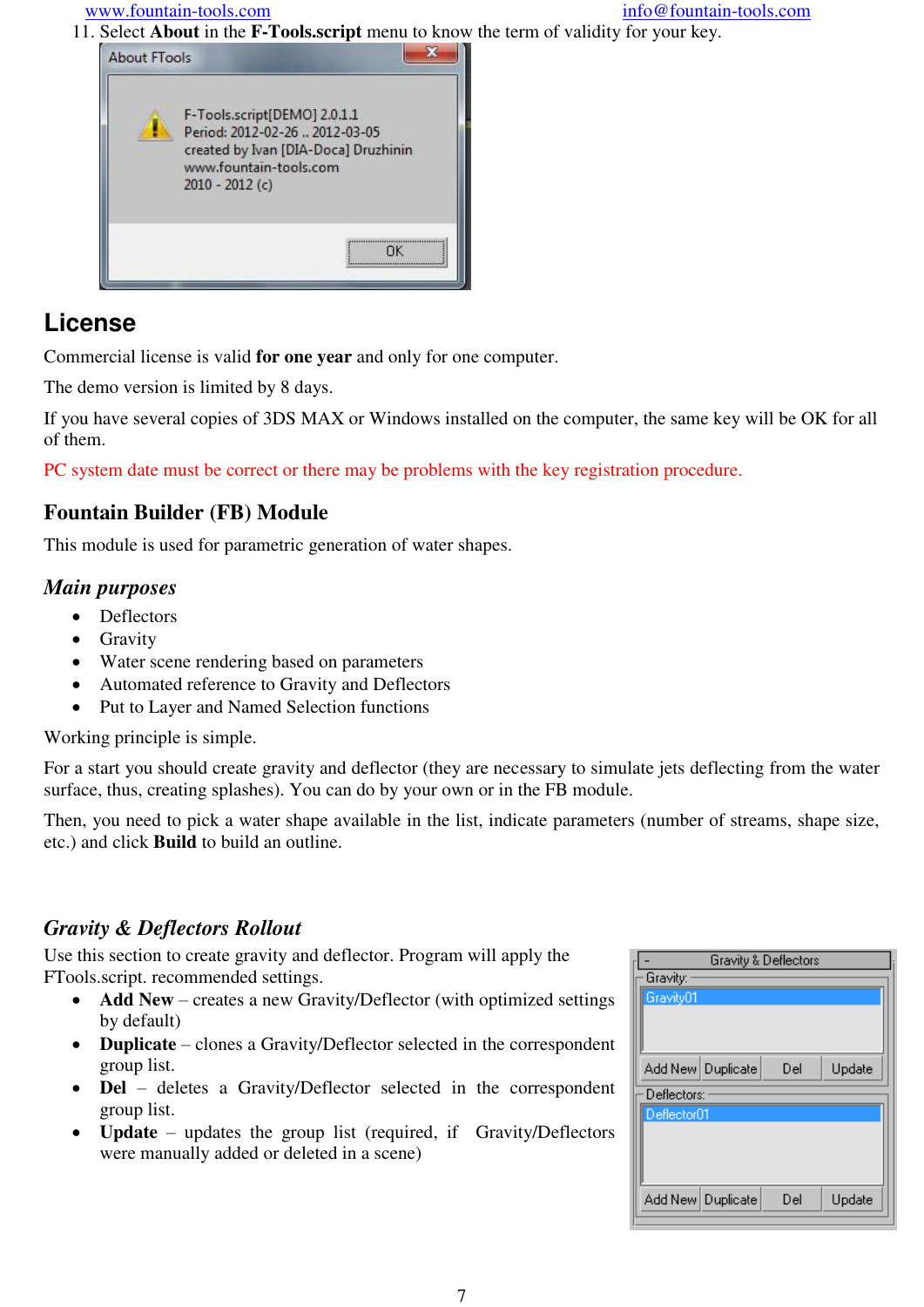#### *Fountain Builder Rollout*

Layouts for all water shapes can be viewed on icons. This provides better navigation for the user.

- **Type** a list of water scenes available for parametric rendering
	- o **Circle** water nozzles in the amount of Cnt are evenly distributed around the circle of given diameter/radius (D/R). If  $D=0$  or  $R=0$  or  $Cnt=1$ , then only one spray jet will in the circle center will be created.

J.



 $\circ$  **Matrix** – a set of water nozzles viewed as a matrix. Xc/Yc – number of nozzles on Tx/Ty – distance between the extreme nozzles on X-axis and Y-axis respectively.  $Dx/Dy - distance$ between the two closest nozzles on X-axis and Y-axis respectively.<br>Perspective



o **Reduts** – Rays ("reduts") radiating from the center and located around the circle curve. D1/D2 – inner and outer diameters. D1/D2 – inner and outer radii. R.c. – number of rays ("reduts"). S.c. –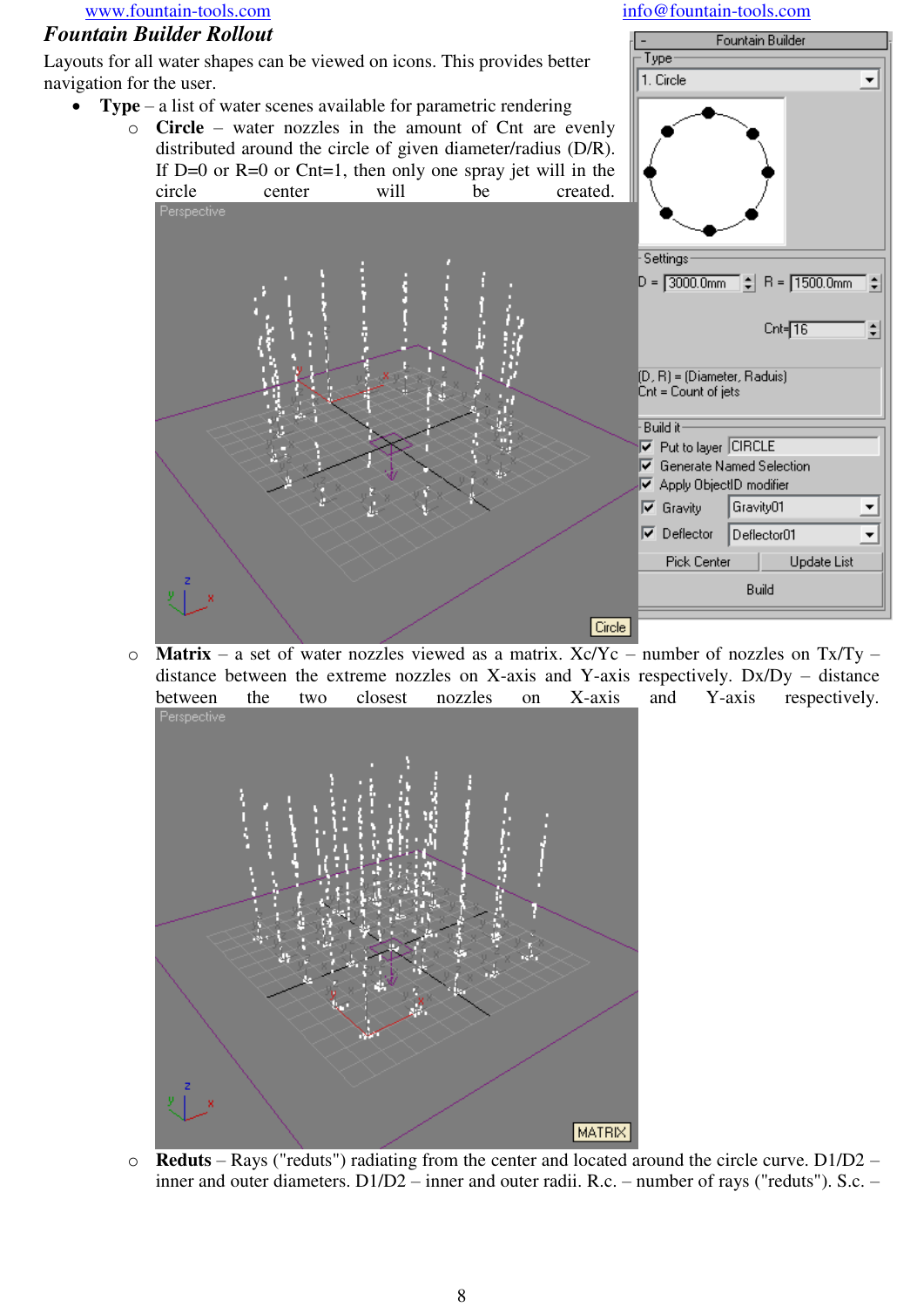

 $\overline{C}$ **Cross** – crossing lines in the amount of C.c. filled with water nozzles in the amount of S.c. in each of C.c. lines.  $D/R$  – total diameter/radius for a structure. of C.c. lines. D/R – total diameter/radius for a structure.

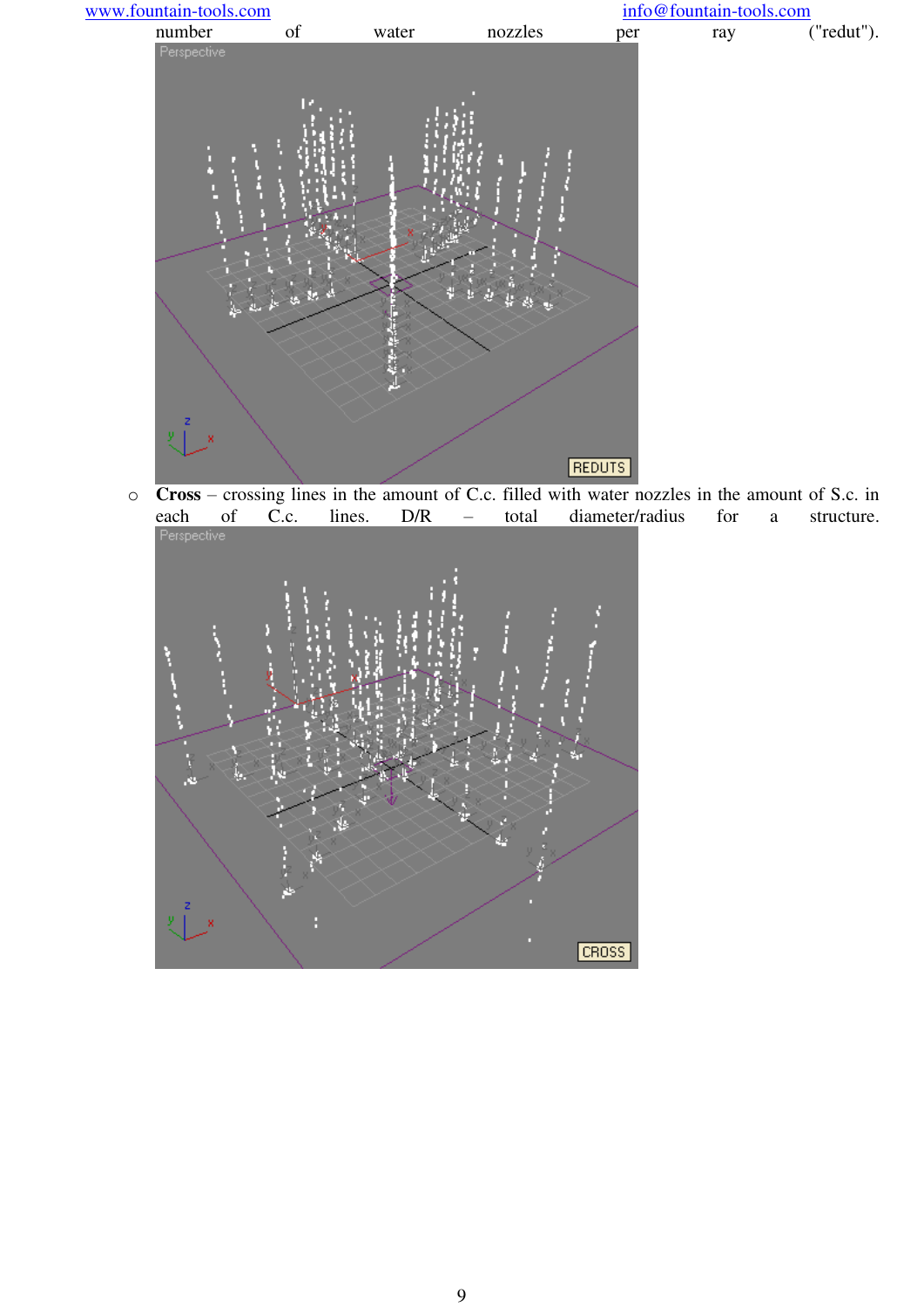o **Elephants –** structure consisting of Ele groups, of which every has a Cnt defined number of nozzles, located around the circle of the specified D/R (diameter and radius).<br>Perspective



o **Twist –** structure consisting of a Cnt defined number of nozzles, located around the circle of the specified D/R (diameter and radius). Unlike the Circle, this structure is anchored to secondary elements that provide a continuous linear movement of the structure around its axis.



o **Flamingo –** structure represented as a sequence of water nozzles with the highest one in the middle, while the heights of others decrease progressively from the center. T – Distance between the two extreme nozzles.  $W -$ Distance between the two nearest nozzles.  $C -$ Total number of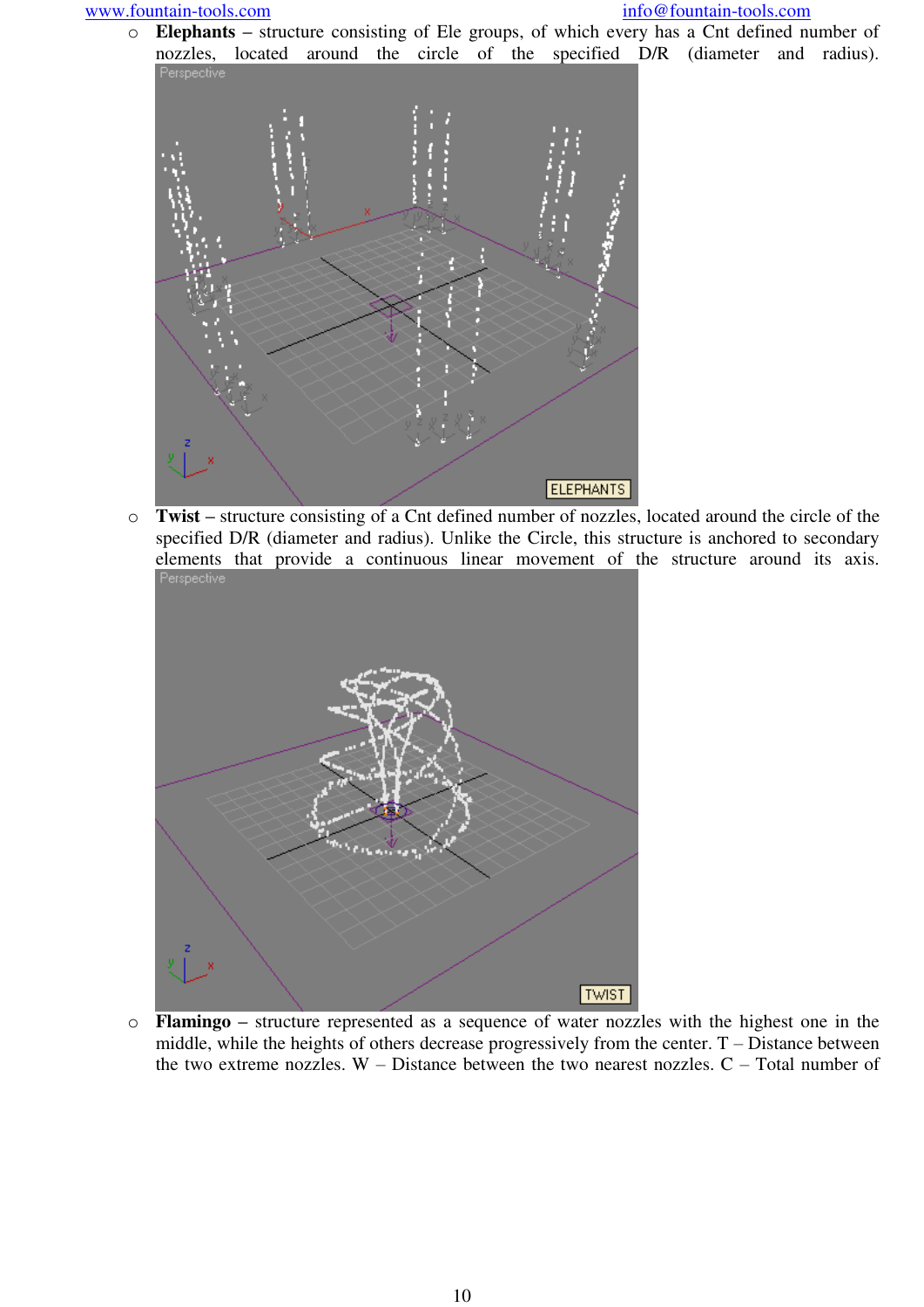

- **Settings –** individual parameters for each water scene type (Type). Parameters are described above.
- **Build it** additional parameters that are common for all scene types.
	- o **Put to layer –** every new water scene will be saved to the list under the given name, if checked.

| Layers                                |   | Hide | Freeze | Render | Color |
|---------------------------------------|---|------|--------|--------|-------|
| 월 0 (default)                         |   |      |        | Q      | ŠЭ.   |
| <b>€ FLAMINGO</b><br>Ξ                |   |      |        | ä      | 94    |
| the superspray05                      |   |      |        |        |       |
| SuperSpray04                          |   |      |        |        |       |
| SuperSpray03                          |   |      |        |        |       |
| SuperSpray02                          |   |      |        |        |       |
| SuperSpray01                          |   |      |        |        |       |
| $\boxdot$ $\widehat{\mathcal{B}}$ gla |   |      |        |        | a.    |
| <b>C</b> Deflector01                  |   |      |        |        |       |
| C Gravity01                           |   |      |        |        |       |
| ◢                                     | ш |      |        |        | ħ     |

o **Generate Named Selection –** Named Selection will be generated under the name set in Put to layer, checked.



o **Apply ObjectID modifier –** applies a modifier of the same name as a scene that is needed for lighting animation, if checked.

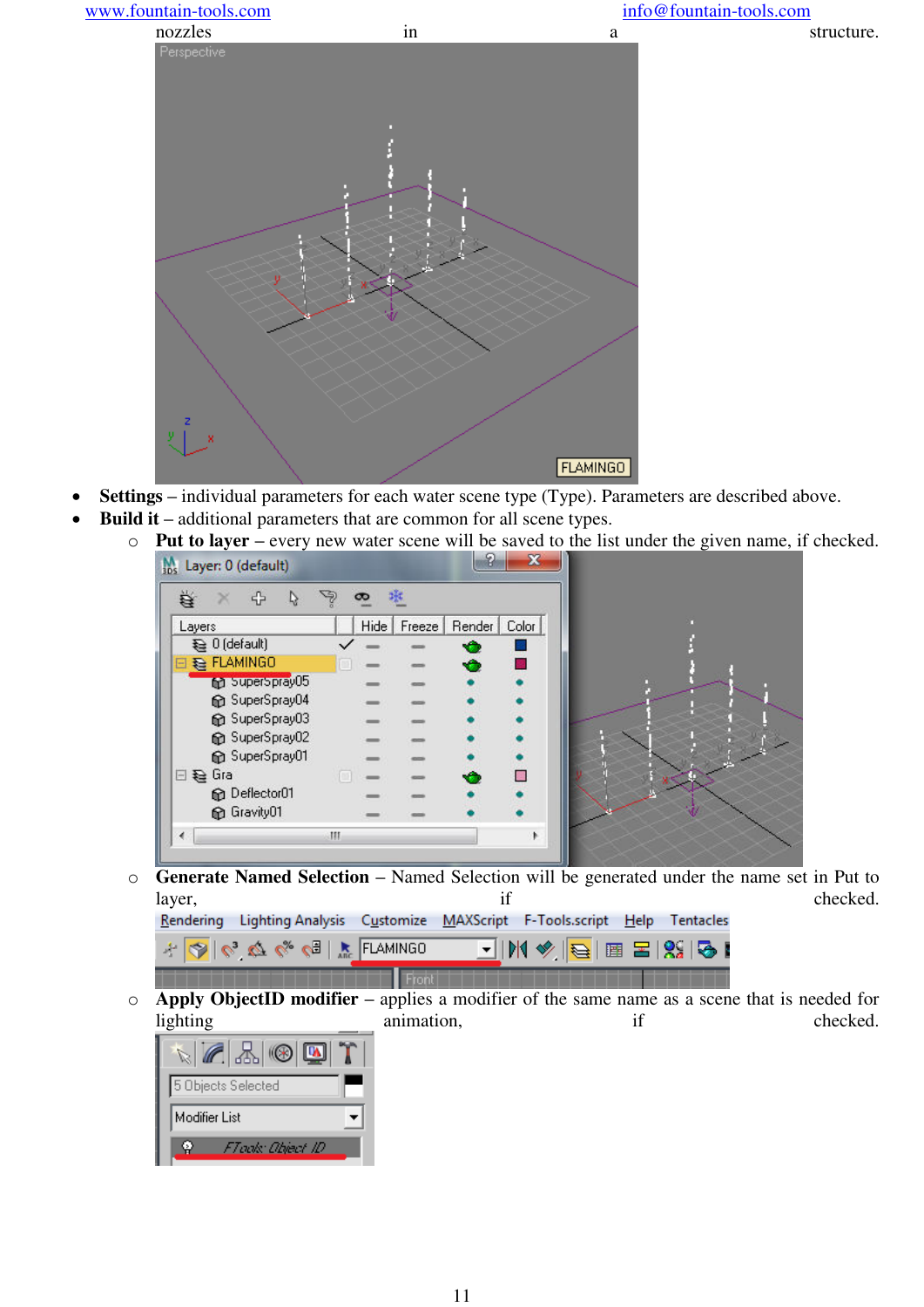#### www.fountain-tools.com info@fountain-tools.com info@fountain-tools.com

o **Gravity –** specifies the gravity parameter for your water scene. If there is no required gravity  $\frac{1}{100}$  click Undate List to

|         | avanadie                                            | m                 | $\mathbf{u}$                                     | IISt, | unen    | <b>CHCK</b> | <b>Opulle</b>    | LISU  | ιo. | reiresn |    | parameters. |
|---------|-----------------------------------------------------|-------------------|--------------------------------------------------|-------|---------|-------------|------------------|-------|-----|---------|----|-------------|
|         | SuperSpray03                                        |                   |                                                  |       |         |             |                  |       |     |         |    |             |
|         | Modifier List                                       |                   |                                                  | ▼     |         |             |                  |       |     |         |    |             |
|         | ଢ଼                                                  |                   | Deflector Binding (WSM)                          |       |         |             |                  |       |     |         |    |             |
|         | ę<br>ଢ଼ି                                            | FTools: Object_ID | Gravity Binding (WSM)                            |       |         |             |                  |       |     |         |    |             |
|         | SuperSpray                                          |                   |                                                  |       |         |             |                  |       |     |         |    |             |
|         |                                                     |                   |                                                  |       |         |             |                  |       |     |         |    |             |
|         |                                                     |                   |                                                  |       |         |             |                  |       |     |         |    |             |
|         | $   \nparallel   $<br>부                             | A,                | ð                                                | 露     |         |             |                  |       |     |         |    |             |
|         |                                                     |                   |                                                  |       |         |             |                  |       |     |         |    |             |
| $\circ$ | <b>Deflector</b><br>SuperSpray03                    | $\qquad \qquad -$ | binding                                          |       | to<br>a |             | deflector.<br>It | works |     | similar | to | gravity.    |
|         |                                                     |                   |                                                  |       |         |             |                  |       |     |         |    |             |
|         | Modifier List                                       |                   |                                                  |       |         |             |                  |       |     |         |    |             |
|         | Ŷ                                                   |                   | Deflector Binding (WSM)<br>Gravity Binding (WSM) |       |         |             |                  |       |     |         |    |             |
|         | $\frac{\widehat{\mathbb{Q}}}{\widehat{\mathbb{Q}}}$ | FTools: Object_ID |                                                  |       |         |             |                  |       |     |         |    |             |
|         | SuperSpray                                          |                   |                                                  |       |         |             |                  |       |     |         |    |             |
|         |                                                     |                   |                                                  |       |         |             |                  |       |     |         |    |             |
|         |                                                     |                   |                                                  |       |         |             |                  |       |     |         |    |             |
|         | -141                                                |                   | ð<br>露                                           |       |         |             |                  |       |     |         |    |             |

- o **Update List –** updates gravity/deflector list.
- o **Pick Center –** allows you to define any scene object as a center for building a water scene. By default, the grid center is selected, if you leave it blank. You may deselect scene objects by the right click on Pick Center.
- o **Build –** runs a parametric building algorithm for fountain water rendering.

## *Rollout Floater Group*

It allows the user to control the FB module window on the screen.

- Left attaches the module to the left edge
- **Right** attaches the module to the right edge
- Float leaves the module unattached (you can freely move the module around)
- **Close** closes the module window.

# **Editor Module**

This module is intended both for setting the system particle parameters and animation rendering.

| F-Tools.script<br><b>MAXScript</b><br>tomize | $He$ lp<br><b>Tentacles</b> |
|----------------------------------------------|-----------------------------|
| start Editor                                 | B 3 5 5 ↑ 8 B<br>I          |
| start Fountain Builder                       |                             |
| start Navigator                              | Reset parameters (2.0)      |
|                                              | Control Editor (full)       |
| Delete all ObjectID's                        | Runner PRO                  |
| <b>Utilities</b><br>Þ                        | FlyText (old version)       |
| Delete license key                           | Mass Color                  |
| <b>Uninstall F-Tools</b>                     | About                       |
|                                              | <b>Rollout Floater</b>      |
| <b>RESTART</b>                               | Left<br>Right<br>Float      |
| About                                        | Close                       |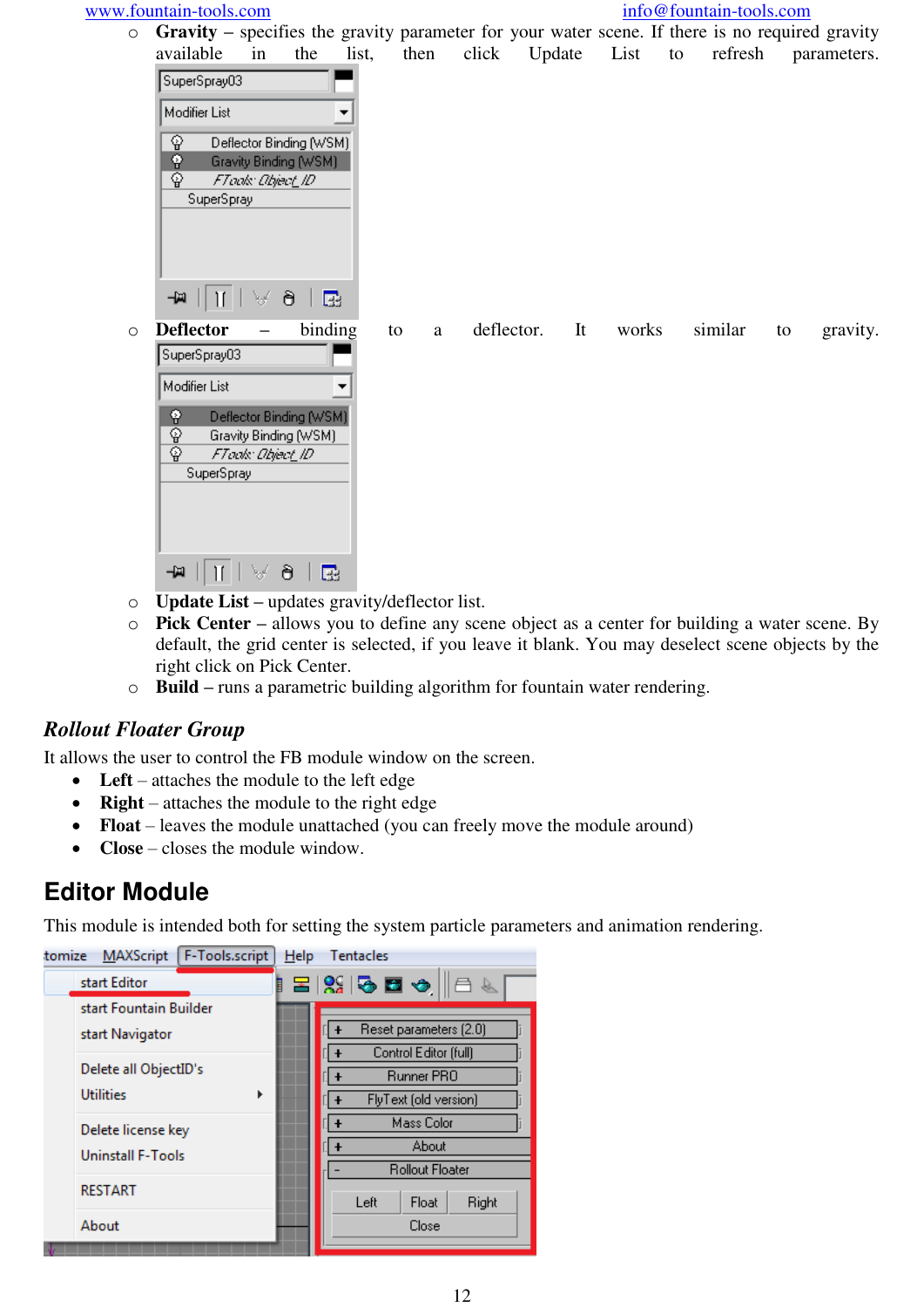## *Reset Parameters (RP) Rollout*

By default, 3DS MAX has a severe restriction – You cannot edit simultaneously the parameters of the multiply selected SuperSpray particle systems. Reset Parameters rollout serves to remove these restrictions.

RP is required for changing the parameters of selected SuperSpray particle systems. Most of them just copy all settings from standard SuperSpray particle systems. For more information, please refer to 3DS MAX help.

The utility works only with standard particle systems. We will use particle system meaning SuperSpray ones hereafter.

### **Parameters**

- **Get params –** downloads the parameters of the first particle system in the selection and opens them for editing.
- Set params applies the entered parameter values to the selected particle systems
- Auto update if checked, Get params will be applied by default every time you select new particle systems, while **Set params** will be applied for all modified parameters on the form. If unchecked, **Get params** and **Set params** functions should be done manually.
- Use Seed Randomize (!) Check the box, if you want to apply by default a random SEED\* value to each particle system selection. **RP Low Speed** – it is enough to click on **S** (see below) for selected particle systems.
- **S –** forces random SEED\* values for selected particle systems. (i.e. SEED\* parameter is applied only once).
- **Get** update the max. height values for selected particle systems.

\* SEED is a value influencing the random number counter when spraying the particles. Set random SEED values for a each and separate particle system, so they can be visually distinguished from each other, while giving more reality to your scene.

### **Flamingo**

 **Speed multiply** – value used to determine the difference between the highest and lowest water jets for the Flamingo scene in Fountain Builder.

### **Particle Formation**

- **Axis\_Spread** deflection from particle momentum vector (X-axis).
- **Plane Spread** oXZ plane deflection around the momentum direction vector for particle system (Z-axis)

### **Particle Quantity**

- **rate** this value determines the quantity of particles emitted from the system.
- **Uncheck** the box, if you want RP to ignore this variable. In other words, RP won't apply the specified parameter value to all selected particle systems.

### **Viewport Display**

- Dots/Ticks/Mesh particle visualization technique for the scene viewer
- **viewPercent** amount of particles displayed in the scene viewer
- **Icon Size** size of icon for particle system displayed in the scene viewer
- Check the **hide** box below the parameter, if you don't want to display this icon on the screen.

## **Particle Motion**

• **speed** – initial emission velocity for particles

| Reset parameters [2.0]                                            |
|-------------------------------------------------------------------|
| Set params<br>Get params                                          |
| $\overline{\mathbf{v}}$ Auto update                               |
| Use Seed Randomize (!)<br>S<br>2079.057mm                         |
| ≑∣get<br>set<br>"7. Flamingo"                                     |
| speed multiply 0.5<br>회                                           |
| Particle formation                                                |
| Axis_Spread <sup>1</sup> 0.3<br>÷                                 |
| Plane_Spread 180.0<br>÷                                           |
| Particle Quantity<br>⊽                                            |
| Rate <sub>20</sub><br>≑∣                                          |
| Viewport Display                                                  |
| Dots                                                              |
| viewPercent <sup>[5,0]</sup><br>hide Icon Size <sup>[20.0mm</sup> |
| Particle motion                                                   |
| ঢ়<br>$Speed$ 10.0                                                |
| Variation 10.0                                                    |
| Particle Timing                                                   |
| Emitter_Start <sup>1</sup> 0                                      |
| Emitter_Stop <sup>183</sup>                                       |
| Display_Until <sub>83</sub>                                       |
| $+ - + -$<br>Life $\boxed{40}$<br>Variation <sup>5</sup>          |
| SE   SC   CE                                                      |
| $\overline{\mathsf{v}}$ Creation time                             |
| <b>Emitter Translation</b>                                        |
| <b>Emitter Rotation</b>                                           |
| <b>Particle Size</b><br>Size 12.0mm                               |
| $\frac{1}{2}$<br>Variation 10.0                                   |
| Growth_Time O                                                     |
| Fade_Time <sup>18</sup>                                           |
| <b>Standard Particles</b>                                         |
| Facing                                                            |
| $0$ ther $\cdot$                                                  |
| Die after collision                                               |
| Save/Load                                                         |
| Del<br>Load<br>Save                                               |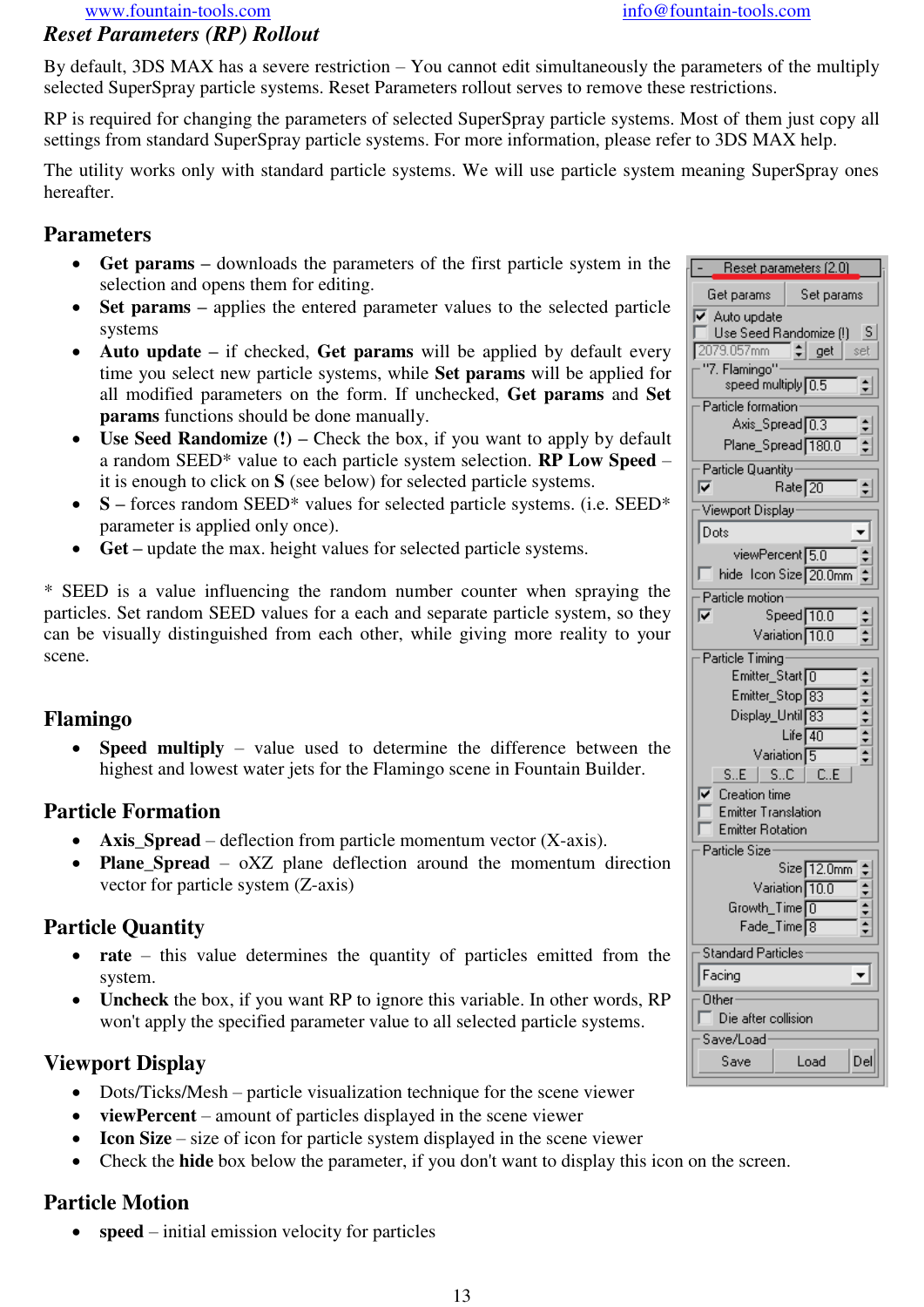- Uncheck the box, if you want RP to ignore this variable. In other words, RP won't apply the specified parameter value to all selected particle systems.
- **Variation** a random value affecting the initial emission velocity for each separate particle.

## **Particle Timing**

- **Emitter\_Start** life start time for a particle system
- **Emitter\_Start** life end time for a particle system
- **Display\_Until** particle visualization end frame
- Life a lifespan of the particles being generated
- **Variation** limit of frames, which can be used to vary the set life parameter for each particle.
- **[S..E] [S..C] [C..E]** sets start and end frames of particle lifespan. Respectively: [from the start to the end animation frame] [form the start to the current animation frame] [from the current to the end animation frame]
- **Creation time** activates intermediate frames for particle generation
- **Emitter translation** makes the particle motion smooth by adding more frames.
- **Emitter Rotation** makes the particle rotation smoother

### **Particle Size**

- **Size** specifies the particle size
- **Variation** particle size and size value deviation ratio
- Grow time number of frames during which the particle will grow from 0 to the specified size.
- Fade time number of frames during which the particle will decrease from the specified size to 0 value.

### **Standard Particles**

Use a drop-down list to select a visualization method at rendering.

### **Other**

• **Die after collision** – if checked, the particle will fade away after hitting the deflector to which it is attached.

### **Save/Load**

- **Save** saves parameters to your file
- Load uploads parameters from your file.
- **Del** deletes all previously saved files with parameters

# *Control Editor (CE) Rollout*

It should be understood than animation, being generated in FTools.script, is based on key frames. Key frames, in their turn, are used both to animate jet dynamics and lighting.

There are two standard and most important SuperSpray parameters that are filled with key frames for dynamics animation. This Birth Rate and Speed parameters are used to model the working valves of the real water nozzle and of the fountain speed controller respectively.

It is essential to understand this difference.

For example, Birth\_Rate should be always set to 1 for a smooth animation of the dynamic fountain. Speed is the only value to vary here, i.e. we use just the speed controller.

Music fountain is another example. Music fountains widely use the valves. Speed controllers are not available with them. So the valves are use alone to generate a "running wave" pattern (Birth\_Rate alternates from 1 to 0). while the pumps are operating statically (i.e. Speed is always 1).

## **Copy/Paste**

| Control Editor (full)                                                                                                                        |  |  |  |  |  |  |
|----------------------------------------------------------------------------------------------------------------------------------------------|--|--|--|--|--|--|
| Copy / Paste - B S TO                                                                                                                        |  |  |  |  |  |  |
| [Paste]<br>$[Copy] \ \  $                                                                                                                    |  |  |  |  |  |  |
| Emitter Start / Stop<br>$\rightarrow$<br>$\mathbf{\bar{}}$                                                                                   |  |  |  |  |  |  |
| SE<br>C.E<br>SC                                                                                                                              |  |  |  |  |  |  |
| $\div$ 83<br>Reset<br>32.                                                                                                                    |  |  |  |  |  |  |
| ∣ Obj_ID<br>BirthRate Speed                                                                                                                  |  |  |  |  |  |  |
| ClearAll Cl.Range Reset                                                                                                                      |  |  |  |  |  |  |
| Ln                                                                                                                                           |  |  |  |  |  |  |
| [1]<br>וסו                                                                                                                                   |  |  |  |  |  |  |
| Speed Editor                                                                                                                                 |  |  |  |  |  |  |
| $0.2$   0.4   0.6   0.8<br>0.9                                                                                                               |  |  |  |  |  |  |
|                                                                                                                                              |  |  |  |  |  |  |
| >>>>[0]<<<<   >>>>[1]<<<<                                                                                                                    |  |  |  |  |  |  |
| $Sm$ $\lfloor$ $\lfloor$ $\lfloor$ $\lfloor$ $\rfloor$ $\lfloor$ $\lfloor$ $\lfloor$ $\rfloor$ $\lfloor$ $\lfloor$ $\lfloor$ $\rfloor$<br>SI |  |  |  |  |  |  |
| V Auto Birth_Rate                                                                                                                            |  |  |  |  |  |  |
| Macros                                                                                                                                       |  |  |  |  |  |  |
| Macros Ul                                                                                                                                    |  |  |  |  |  |  |
| Macros Runner                                                                                                                                |  |  |  |  |  |  |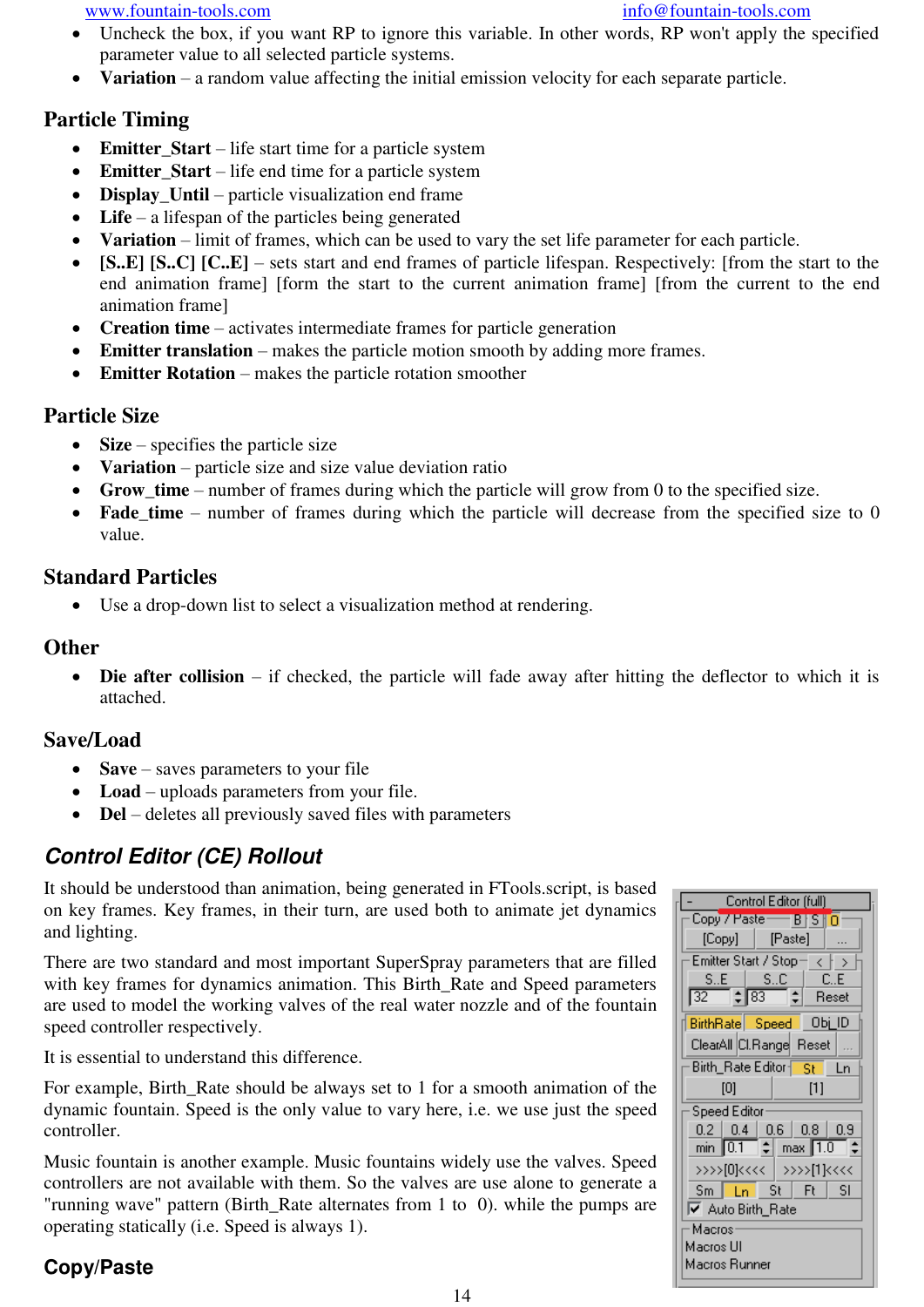www.fountain-tools.com info@fountain-tools.com info@fountain-tools.com

Copy/Paste function allows to copy and then paste the animation keys for birth rate (B), particle speed (S) and object id (O), which is used to create an animated lighting of fountain streams.

- **B** Copy\_Birth\_Rate\_Keys on/off
- **S** Copy Speed Keys on/off
- **O** Copy\_Object\_ID\_Keys on/off
- **[COPY]** copy the keys according to the settings
- **[PASTE]** insert the keys according to the settings
- $[\dots]$  copy/paste settings
	- o **Copy only first in selection** if it is known that all selected particle systems have a similar set of key frames, then you should better check the box in order to simplify (optimize) algorithm calculation.
	- o **Copy only selected keys in selection** if checked, you will copy just the key frames within the selection as indicated. Otherwise, all key frames will be copied.
	- o **Copy/paste informer** if checked, you will see a dialog with key frame statistics every time you use COPY/PAST command.
	- o **Absolute Pasting** check this box, if you want the key frames to be pasted exactly on the same points of the timescale.



- o **Relative Pasting (from current frame)** use this property to insert the key frames with some shift, where the current frame will be the first in a row.
- o **Delete all old keys when pasting (override overwise)** indicates that all key frames must be deleted before pasting.
- o **Deselect old keys (after pasting)** deselects the keys after PASTE is done.
- o **Select new keys (after pasting)** indicates that new key frames must be selected after PASTE is done.
- o **Test key range (before pasting)** if checked, the program will inform the user about the new frames overlapping the old ones.
- o **Show at the next** if checked, a dialog box with settings will pop up every time before executing Copy/Paste.

## **Emitter Start/Stop**

Use these settings to change particle system rendering in your scene. If properly used, you will benefit from saving your machine resources for the computer will calculate the animation only in set range, neither will it render the scene in the viewport. (parameters influence the way that particles are seen both in the viewport and the renderer)

- **<** copy the current frame number to the "start" field
- **>** copy the current frame number to the "end" field
- $\bullet$  **S..E** "start" field = start frame, "end" field = end frame
- $\bullet$  **S..C** "start" field = start frame, "end" field = current frame
- $S.E "start"$  field = current frame, "end" field = end frame
- **Reset** resets the start and end frame values for rendering of selected particle systems to those values as they are specified in the "start" and "end" fields.

### **BirthRate/Speed/Obj\_ID**

- **BirthRate** if pressed, the action will be applied to birth rate keys (valve animation).
- **Speed** if pressed, the action will be applied to speed kyes (i.e. speed controller animation).
- **Obj\_ID** if pressed, the action will be applied to **Object\_ID** modifier keys (i.e. lighting animation).
- **ClearAll** deletes all animation keys (for birth rate and/or speed and/or lighting animation)
- **Cl.Range** deletes all animation keys within a specified range (for birth rate and/or speed and/or lighting animation). Start and end range frames are taken correspondingly from the left and right numeric field in "**Emitter Start/Stop**" group.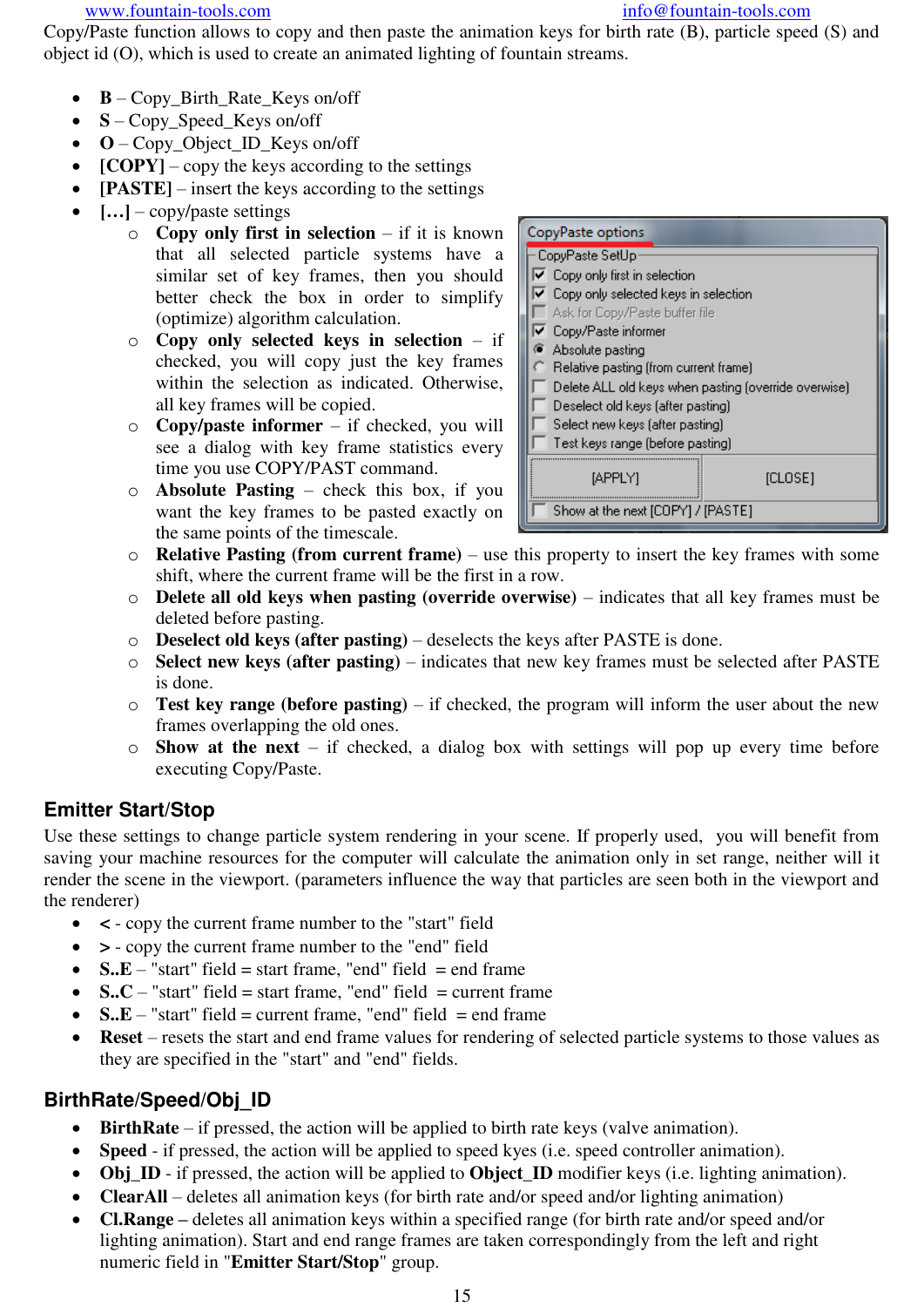**Reset** – can be applied just to birth rate and/or speed. It deletes all key frames. If **BirthRate** is pressed and held down, then a zero value birth rate key will be created before the scene initial frame. If **Speed** is pressed and held down, then the scene initial frame will be preceded by a birth rate key of 1. Initially, the idea was to reset all selected particle animations and set the initial state of the valve to OFF position. There is sense to use it when both **BirthRate** and **Speed** are pressed and held down.

### **Birth\_Rate Editor**

It can be used to control birth rates for particles. Which is to say, it imitates the valve performance on the real fountain.

- **St** is an abbreviated form of "Step". In this mode the birth rate switches immediately in the key frame. You should use this particular mode.
- Ln is an abbreviated form of "Line". In this mode the birth rate changes smoothly from the previous key frame value to a new one in the next frame. Which is to say, we have an example of linear interpolation for values between the two frames. This mode is not commonly used.
- **[0]** sets the value to zero
- $[1]$  sets the value to 1

### **Speed Editor**

It can be used to monitor the speed controller of your fountain. In other words, it regulates the power of fountain pumps.

You can create animation of fine switching between water scenes of your fountain.

This is a simple but very powerful tool for creating fountain animations.

- $\bullet$  0.2 20% of power
- $\bullet$  0.4 40% of power
- $\bullet$  0.6 60% of power
- $\bullet$  0.8 80% of power
- $\bullet$  0.9 90% of power
- **Min** sets the power relatively to the left numeric input field
- **Max** sets the power relatively to the right numeric input field
- **Auto Birth\_Rate** if checked, the program will set both speed and birth rate keys. If checked, the buttons for key setup are placed in brackets  $\gg$  $>$  $>$  $\gg$  $\sim$  $[0]$  <<<< and  $\gg$  $>$  $\gg$  $[1]$  <<<<. This mode is recommended to be turned off, if not used. Thus, you will save both your time and computer resources. For example, if the pumps are off, we not only set the particle speed to 0 but also set birth rate for particles to 0. In other words, the computer needs not to spend resources for crating particles with a zero speed, because you will never see them on the screen. It is important to understand this moment.
- $\bullet$  [0] sets the key value to 0
- $[1]$  sets the key value to 1

## *Runner PRO Rollout*

This is the place where the main water effect generator algorithm, based on valve operation, is situated. Here you can create a variety of different effects for the so-called "running wave".

### **Parameters**

This section include all necessary parameters to setup a generator algorithm for "running wave"

- **G** an abbreviated form of "Get". Left click with the mouse to upload the current frame number to the Start Frame.
- **Start Frame** frame number from where the algorithm starts working. Make sure that you have set this value to the proper frame before proceeding with the algorithm.
- **Rounds** a number of cycles to be performed by the algorithm
- **Walls** a number of "wave crests"
- **Clone Count** if the value >1 then next wave will run at the distance specified as Clone Shift.
- **Clone Shift (frm)** number of frames through which the next wave starts running.
- **TimeOn** number of frames used for a working valve.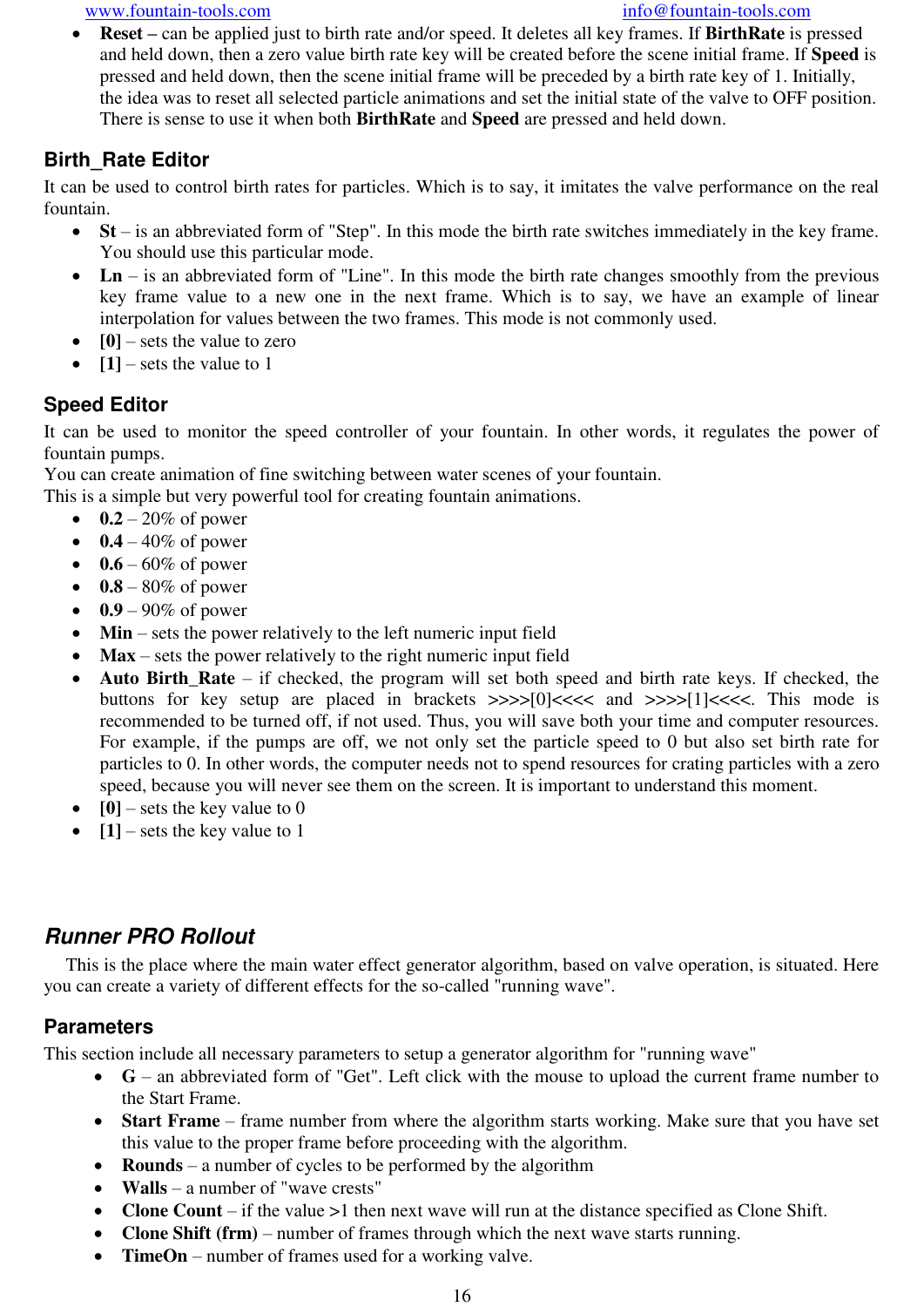- **TimeOff** number of frames used for valve closing (if low setting is used, the valve will close immediately; otherwise the turn-off animation will be gradual).
- Uncheck the box, if you want the valves stay open.
- **Runner Width** a wave step width. Which is to say, a number of valves in a group (wave) to be opened simultaneously at every following step.
- **Active** number of "working" valves. It is used in pair with Passive to achieve the effect when, first, a number of active nozzles are working and then a number of passive nozzles.
- **Passive** number of "turned-off" valves.
- **Reverse** allows to reverse the algorithm in opposite direction
- **Swap Mode** a mode of animation in which the even and odd nozzles switch on and off alternatively.
	- o **Swaps** number of full repetitions. Work of odd nozzles followed by even ones is called a repetition.
	- o **TimeOn** active time for a nozzle group
	- o **TimeOff** –passive time for a nozzle group (simply totaled with TimeOn, without fading, if Use Speed Multiplier is OFF)
	- o **CrossFrame** number of frames in which the operation of positive and negative nozzle groups is combined. Which is to say, a number of frames, where they work simultaneously. The value can be positive, zero or negative.
	- o **Runner Width** a width (i.e. quantity) of nozzles in a group.
	- o **Passive** a number of passive nozzles after each group of nozzles.
	- o **Use Safe Mode** reset the state of each nozzle group before the first start (birth rate 0, start speed 1)
	- o **Use Speed Multiplier** if checked, initial particle animation speed keys will be activated. (for gradual animation)
- **Use Safe Mode** for new users. If checked, the program will always create a zero frame (nozzle in passive state) before any step of the algorithm.
- **Use Speed Multiply** for advanced users. If checked, the program will use both the birth rate and start speed frames for particles. It allows to achieve a more gradual and smooth animation.
- **SpeedMltStart** start pressure in circuit pumps (the algorithm first frame)
- **SpeedMItEnd** end pressure in circuit pumps (the algorithm final frame)
- **Undo** press this button to discard the last change (repeats the standard Undo button)
- **Run** start the algorithm
- **Redo** returns the last undo action (repeats the standard Redo button)
- **Run From Current Frame** starts the algorithm from the current frame (i.e Start Frame value will be ignored)
- **Delete All Keys And Reset** deletes all start speed animation and birth rate frames and sets a zero frame in passive state. i.e. birth rate  $= 0$ , start speed  $= 1$ .

### **Additional info**

The first and last frame numbers are displayed in these fields.

- **First frame** the first frame number that was used during algorithm execution.
- **Lst frame** the last frame number that was used during algorithm execution.
- **GC** stands for "Go and Copy". Left click with the mouse to move the current frame to the selected place (**G**o). Right click with the mouse to copy the selected frame to the clipboard (**C**opy).

| Runner PRO                                                             |                      |
|------------------------------------------------------------------------|----------------------|
| parameters                                                             |                      |
| Pick First (in selection)                                              |                      |
| Start Frame 32.0<br> G                                                 | ÷                    |
| Rounds <sup>1.0</sup>                                                  |                      |
| Walls <sup>[1</sup>                                                    | $\frac{1}{1}$        |
| Clone count∏                                                           |                      |
| Clone shift (frm) 25.0                                                 | $\div$               |
| TimeOn 5.0                                                             | $\ddot{\phantom{1}}$ |
| TimeOff <sup>10.0</sup><br>U                                           | Ŧ                    |
| Step (speed) frm 3.0                                                   | $\div$               |
| Runner Width∏                                                          |                      |
| Active∏                                                                | $\frac{1}{2}$        |
|                                                                        |                      |
| Swap mod<br>Reverse<br>⊽<br>Use Safe Mode<br>⊽<br>Use Speed Multiplier |                      |
| SpeedMitStart <sup>[1.0]</sup>                                         | ÷                    |
| SpeedMltEnd <sup>1.0</sup>                                             | $\div$               |
| Undo<br>Run                                                            | Redo                 |
| Run from current frame                                                 |                      |
| Delete All keys and reset                                              |                      |
| Additional info                                                        |                      |
| First Frame:                                                           | GC                   |
| Last Frame:                                                            | GC                   |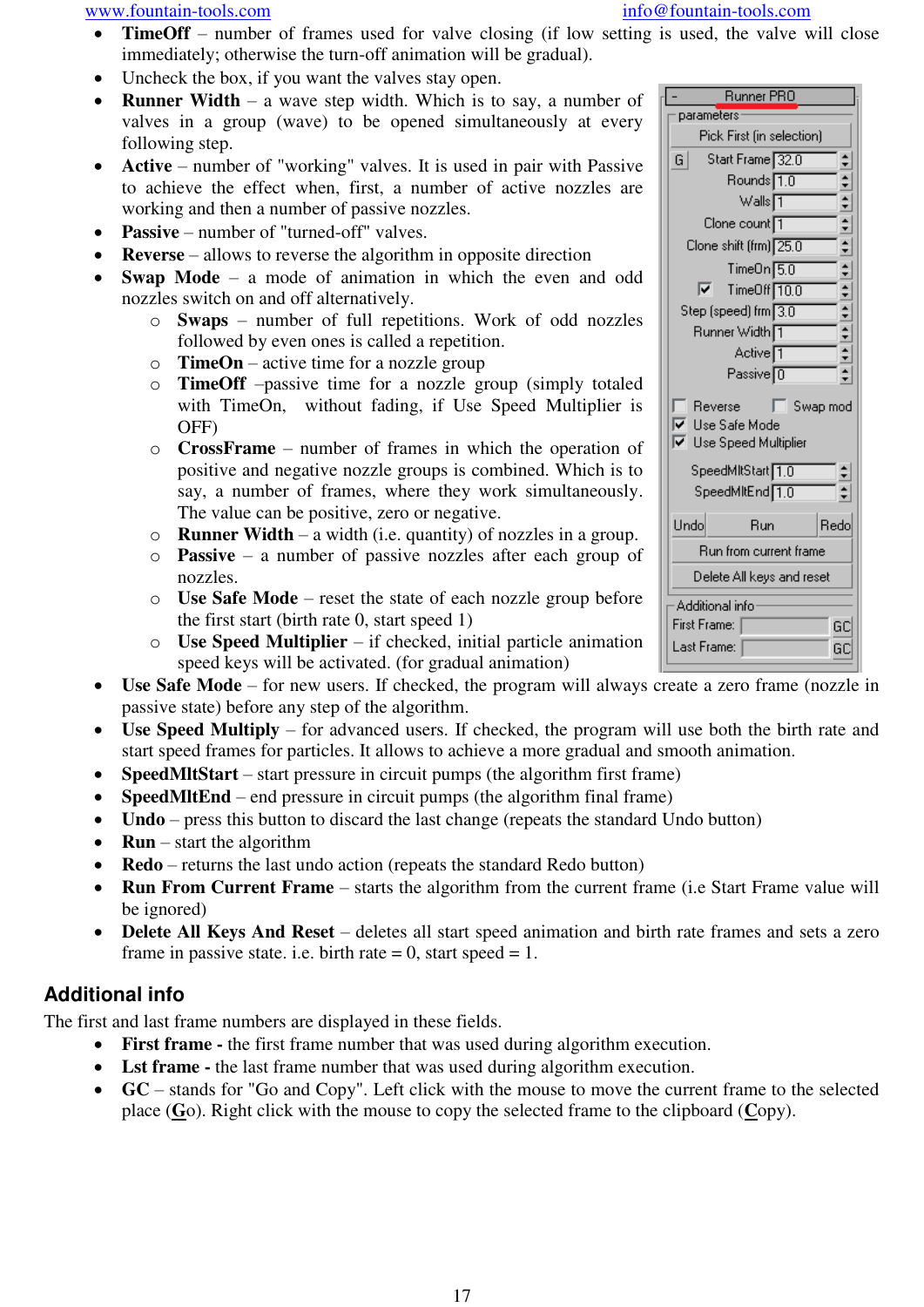# *Fly Text (old version)*

This algorithm is intended to generate a water scene of your fountain with an individual control of each separate water spray nozzle. i.e. a separate adjustable pump.

Such animation is usually characterized by a greater smoothness.

We don't need to go deep in details with this algorithm because it is just for testing and will be replaced in later versions. However, it can help you achieve certain results.

Switch to  $\sim$  **millim** mode and then to **illimities** This is the first thing you should do. Otherwise, the algorithm won't work (unfortunately, this is a known error, which will be patched in next version).

Select a chain of nozzles to work with before you start animation rendering. Each water spray nozzle is processed in the order it was added to your selection.

I give a few examples for basic parameters below. Let's review just the first two modes. They are used to imitate a wave running by moving the nozzles up and down.

- **Wall width** a number of nozzles that covers ½ wave width.
- **Walls count** a value to define a number of waves in your animation
- Loop walls Set this parameter, if a closed shape is used for water outline (e.g. circle). Otherwise, the program will render the animation in which the start and end points of the nozzle chain will not coincide. Please, refer to the example below.

If you skip Loop walls, the wave will look like this:

| FlyText (old version)                 |                                                                                                      |                                                             |  |  |  |
|---------------------------------------|------------------------------------------------------------------------------------------------------|-------------------------------------------------------------|--|--|--|
|                                       | أنناننان<br>dddddi                                                                                   | اللاب                                                       |  |  |  |
|                                       |                                                                                                      |                                                             |  |  |  |
|                                       | wall width                                                                                           | 15                                                          |  |  |  |
|                                       |                                                                                                      |                                                             |  |  |  |
| $\overline{\triangledown}$ loop walls |                                                                                                      |                                                             |  |  |  |
|                                       | start multiply 0.2                                                                                   |                                                             |  |  |  |
|                                       | min multiply 0.5                                                                                     |                                                             |  |  |  |
|                                       |                                                                                                      | Start time∏0                                                |  |  |  |
| $\frac{G}{ V }$                       |                                                                                                      | Grow time 25                                                |  |  |  |
|                                       | Pause time <sup>[25]</sup>                                                                           |                                                             |  |  |  |
|                                       |                                                                                                      | Step time <sup>15</sup>                                     |  |  |  |
| ⊽                                     |                                                                                                      | + <del>+</del> + + + + + + + +<br>Fade time <sup>[25]</sup> |  |  |  |
|                                       |                                                                                                      |                                                             |  |  |  |
|                                       | $\mathsf{Run}$ time (frm) $\boxed{0}$                                                                |                                                             |  |  |  |
| $\frac{1}{2}$                         | $\frac{1}{2}$<br>$\mathsf{Steps}\left(\mathsf{points}\right)\fbox{\fbox{0}}$<br>rounds $\boxed{1.0}$ |                                                             |  |  |  |
|                                       |                                                                                                      |                                                             |  |  |  |
|                                       | Come back                                                                                            |                                                             |  |  |  |
|                                       | Kill not used                                                                                        |                                                             |  |  |  |
|                                       | Fly                                                                                                  | Use intro                                                   |  |  |  |



And now comes the look it will be after we have defined the Loop walls:



 **Start multiply** – min. pump capacity (when rendering the animation, this value is applied to passive nozzles instead of switching them off).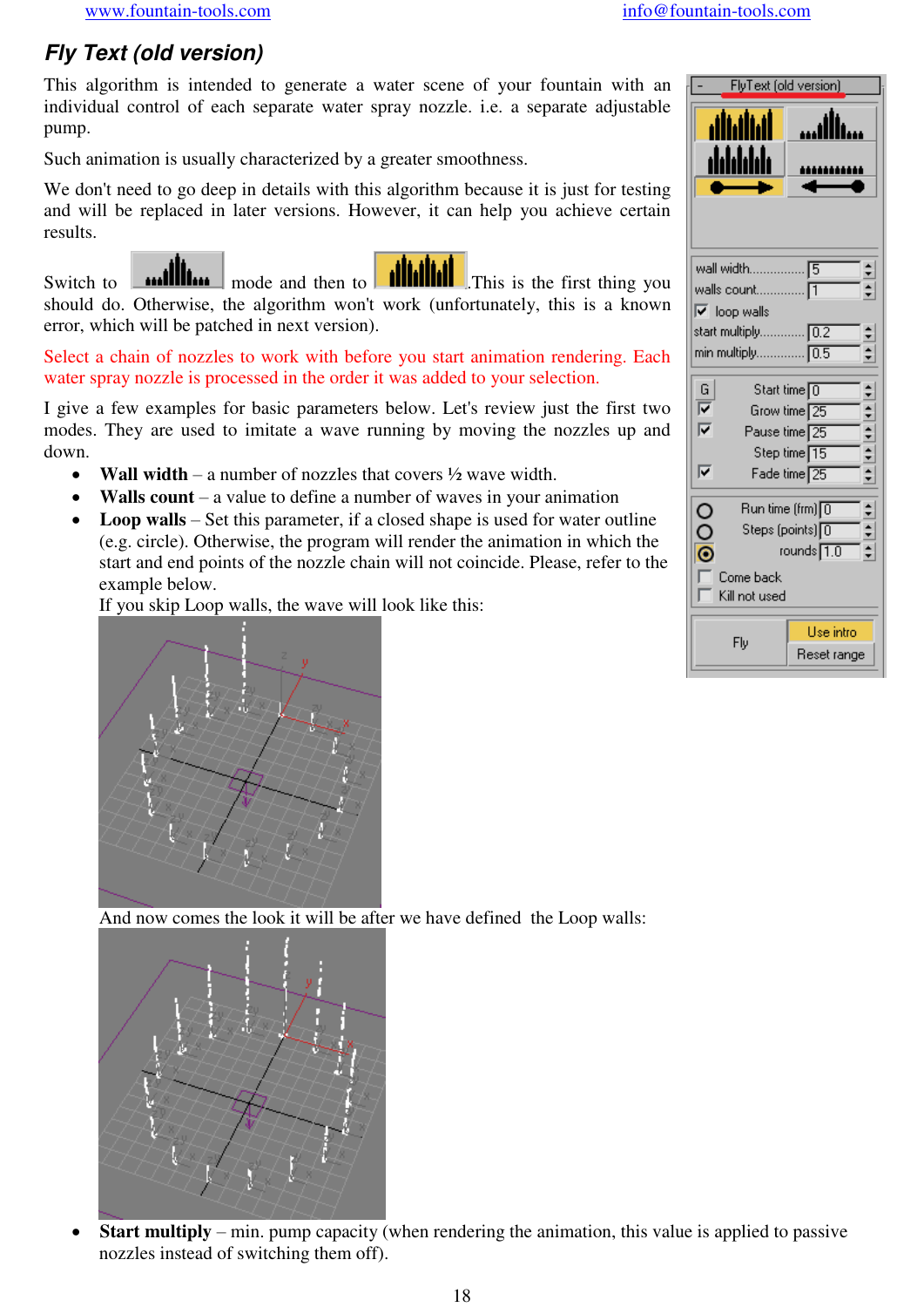- **Min multiply** pump capacity at the moment of imitating the wave trough.
- **G** uploads the current frame number in Start Time field
- **Start time** start frame for animation rendering
- **Grow time** time interval (in animation frames) during which the water scene is starting to grow (appear).
- **Pause time** time interval (in animation frames) during which the water scene becomes "frozen" before it starts moving (animation).
- **Step time** time interval (in animation frames) during which the movement shifts from one nozzle to another. That is, the bigger is the value, the smoother/longer animation being generated will be. On the contrary, the smaller it is, the faster animation should appear.
- **Fade time** time interval (in animation fames) during which the water scene is fading away (all water jets will decrease till the ground level) after the animation is complete.
- **Rounds** number of full circles per wave in the rendered animation.
- **Came back** if checked, the wave, after reaching the end of chain, will go back in opposite direction.
- **Fly**  starts the algorithm to generate the animation.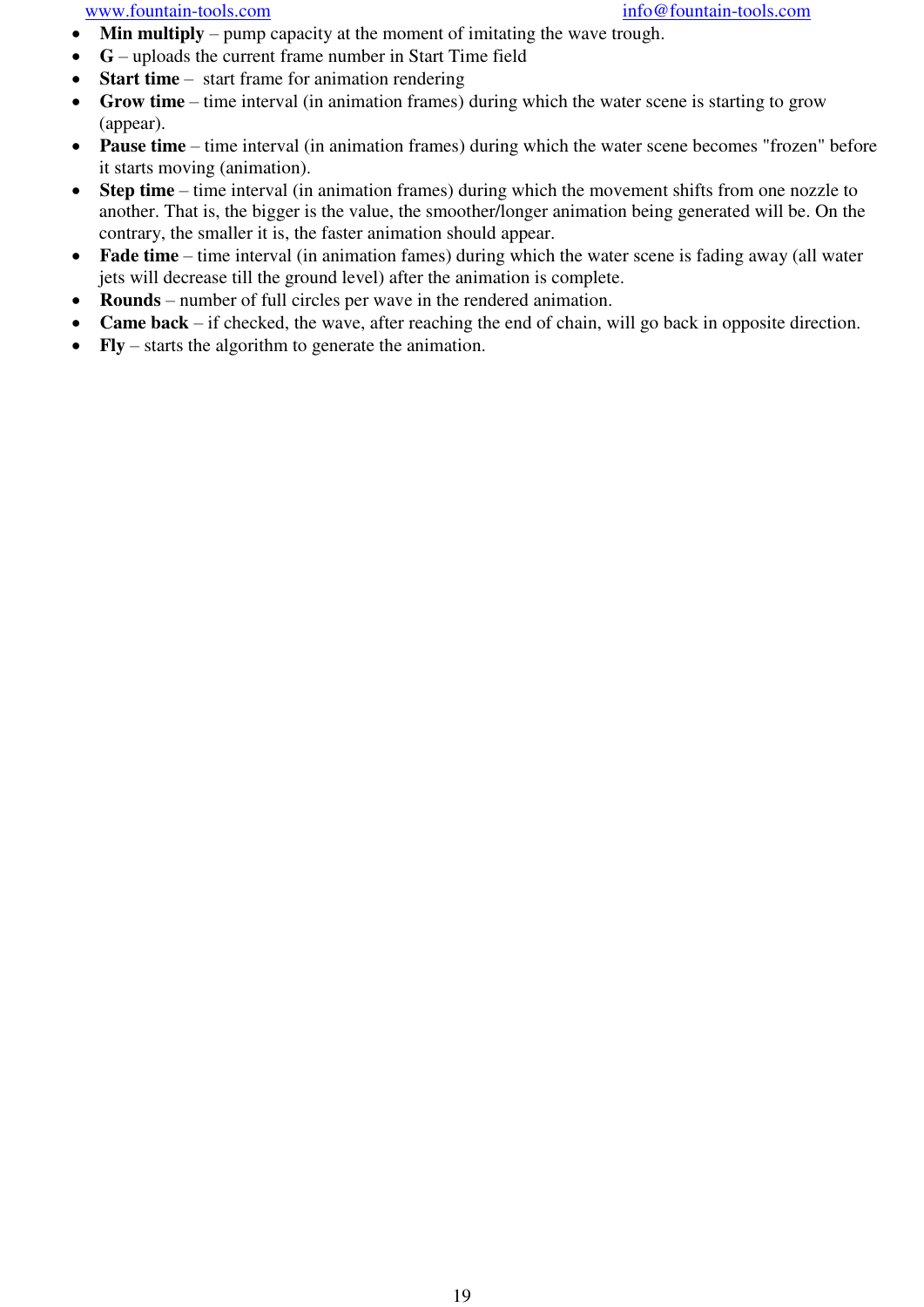## *Mass Color*

This tab is required to animate lighting simultaneously at different water outlines.

This module works absolutely the same way as ObjectID modifier. In case with modifiers, the user has a limited choice because he cannot change the properties of these modifiers at the same time, if several copies of the same modifier are applied to the selected objects.

Mass Color removes this restriction. Now, you can select multiple nozzles (particle systems), to which different copies of ObjectID modifier are applied, and manipulate them simultaneously. Meanings for all buttons can be found in Object ID Modifier section.

In Mass Color, unlike ObjectID modifier, you can see as "unique ObjectID to each other" button becomes active. This button is used to apply a unique copy of ObjectID modifer to the selected nozzles (particle systems).

## *Rollout Floater*

Here you can control the way the FTools:Editor panel is displayed on the screen.

- Left attaches the panel to the left edge
- Float leaves the panel unattached (you can freely move the module around)
- Right attaches the panel to the right edge
- $\bullet$  Close closes the panel

# **Navigator**

Use this module for easy navigation through the screen.

|     |                 | Customize MAXScript   F-Tools.script           | ŀ |  |  |  |  |  |
|-----|-----------------|------------------------------------------------|---|--|--|--|--|--|
| CIF |                 | start Editor                                   |   |  |  |  |  |  |
|     |                 | start Fountain Builder                         |   |  |  |  |  |  |
|     | start Navigator |                                                |   |  |  |  |  |  |
|     |                 | Delete all ObjectID's<br><b>Utilities</b>      |   |  |  |  |  |  |
|     |                 | Delete license key<br><b>Uninstall F-Tools</b> |   |  |  |  |  |  |
|     |                 | <b>RESTART</b>                                 |   |  |  |  |  |  |
|     |                 | About                                          |   |  |  |  |  |  |

Here you can memorize the frame number and return to this location later, if required. The module window is shown below:

| ftaNavigator      |                           |
|-------------------|---------------------------|
|                   | $\langle \cdot  $ 0<br>GТ |
| $-1s.$ $+1s.$ $>$ |                           |

There are two similar sets of buttons to the right and left above. They have the same functionality. Each button can be used to memorize the current frame and put us back into it.

- **G** copy the current frame number into the field
- **<** go to the specified frame, which number is put in the numeric field.

Below, there are two more button groups. The left group provides the movement forward and backward along the animation scale with one second per step:

- **|<** go backward to the previous full second
- **-1s.** go backward to one second
- **+1s.** go forward to one second

| Mass Color                        |                             |   |    |           |  |  |
|-----------------------------------|-----------------------------|---|----|-----------|--|--|
| <b>G-Buffer</b>                   |                             |   |    |           |  |  |
|                                   | Object Channel <sup>O</sup> |   |    |           |  |  |
| Illumination                      |                             |   |    |           |  |  |
|                                   |                             |   |    | clear     |  |  |
| ĥ                                 | 8.<br>7                     | 9 | 10 | clear all |  |  |
| c.d.<br>k<br>Ы                    |                             |   |    |           |  |  |
|                                   | Material                    |   |    |           |  |  |
| apply uique material to selection |                             |   |    |           |  |  |
| Sync. Material with ObjectID      |                             |   |    |           |  |  |
| Copy Keys<br>Paste Keys           |                             |   |    |           |  |  |
| unique ObjectID to each other     |                             |   |    |           |  |  |

|      | <b>Rollout Floater</b> |       |  |
|------|------------------------|-------|--|
| Left | Float                  | Right |  |
|      | Close                  |       |  |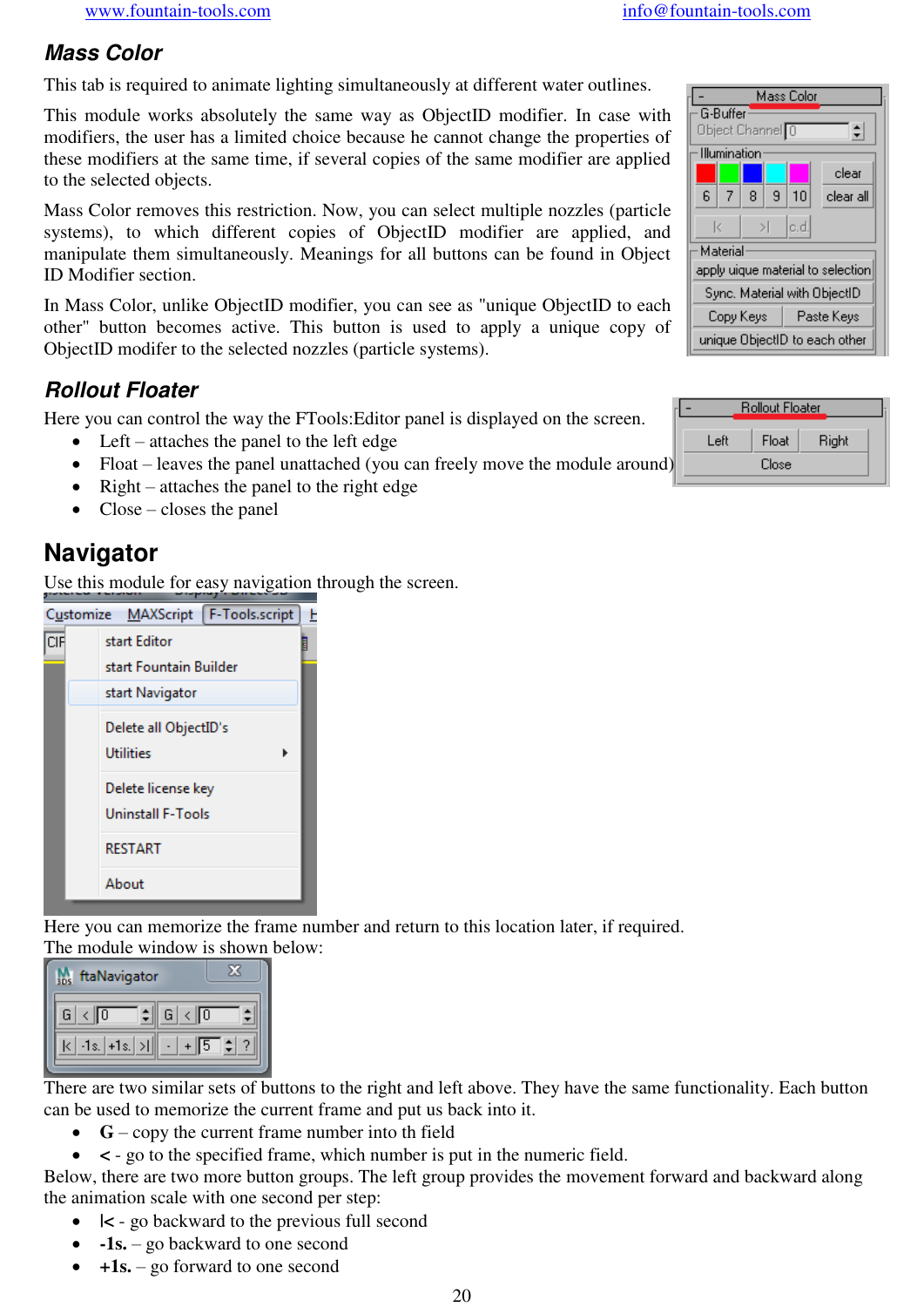**>|** - go forward to the next full second

The button group to the right also helps navigating through the timescale. You should indicate the number of frames to go through in the text field.

- go backward through the indicated number of frames
- **+** go forward through the indicated number of frames
- ? copies the current frame number to the clipboard

# **ObjectID Modifier**

#### *How does the lighting animation works in FTools.script?*

For color animation FTools.script uses a mechanism based on animation of the ObjectID value. This gives certain advantages.

First, animation process is rather simple and clear.

Second, the user has a possibility to independently setup every color that will be used in his animation.

Third, the user can edit color settings even after the animation is programmed (for we are not animating the color itself, we are dealing only with the value to which this specific color should be applied).

Thus, we do not animate the color itself. We animate just the ObjectID number to which the program will automatically insert the color during the rendering process.

We should make settings in "Environment and Effects" - in "Effects" (main menu – Rendering – Effects) in order to get a glowing halo effect around water jets.

Click Add... and choose "Lens Effects" from "Add Effects" list. "Lens Effect Parameters" will open and you'll see "Glow" effect that we should use to draw a halo around the water spray nozzle, thus, creating the water lighting effect.

Move "Glow" from the left list to the right one. Moreover, you should select a separate "Glow" for each color that you want to use in your fountain animation. Check "Object ID" values according to color numbers. Open "Options" tab and then go to "Glow Element" settings to do this. Now, each "Glow" effect will describe the required color.

By default, FTools.script considers the following color numbers:

- ObjectID:
- 1. Red
- 2. Green
- 3. Blue
- 4. Cyan
- 5. Purple

### *Lighting animation principle*

#### **For a start...**

Use "FTools: Object\_ID" on one or few nozzles. This is the first thing you should do. You should also remember that the nozzles change their color only together, if the same modifier copy is applied to the group.

Thus, if you consider that the different nozzle groups should change colors independently, then you should apply unique identification for each of them.

By default, if you used Fountain Builder to create water outlines, a unique copy of the modifier will work on the whole shape, not on separate nozzles.

Select nozzles to which you want to apply "Ftools: Object\_ID" and then open Modify panel for settings. Parameters will be active, if you have selected the nozzles with the same copy of the modifier.

| $ \mathscr{C} \mathbb{Z} $ $\mathbb{Z} \mathbb{Z} $ (0) $ \mathbb{Z} $ |  |  |  |
|------------------------------------------------------------------------|--|--|--|
| 5 Objects Selected                                                     |  |  |  |
| <b>Modifier List</b>                                                   |  |  |  |
| Ŷ<br>FTools: Object_ID                                                 |  |  |  |
|                                                                        |  |  |  |
| $\mathbb{H} \mathbb{H} \perp$<br>國<br>ð<br>ш                           |  |  |  |
| G-Buffer                                                               |  |  |  |
| G-Buffer                                                               |  |  |  |
| Object Channel $\boxed{0}$                                             |  |  |  |
| Illumination                                                           |  |  |  |
| clear                                                                  |  |  |  |
| 10<br>6<br>7<br>8<br>9<br>clear all                                    |  |  |  |
| c.d.<br>k<br>Ы                                                         |  |  |  |
| Material                                                               |  |  |  |
| apply uique material to selection                                      |  |  |  |
| Sync. Material with ObjectID                                           |  |  |  |
| Paste Keys<br>Copy Keys                                                |  |  |  |
| unique ObjectID to each other                                          |  |  |  |
| About                                                                  |  |  |  |
| Created by DIA-Doca (c)<br>www.fountain-tools.com                      |  |  |  |